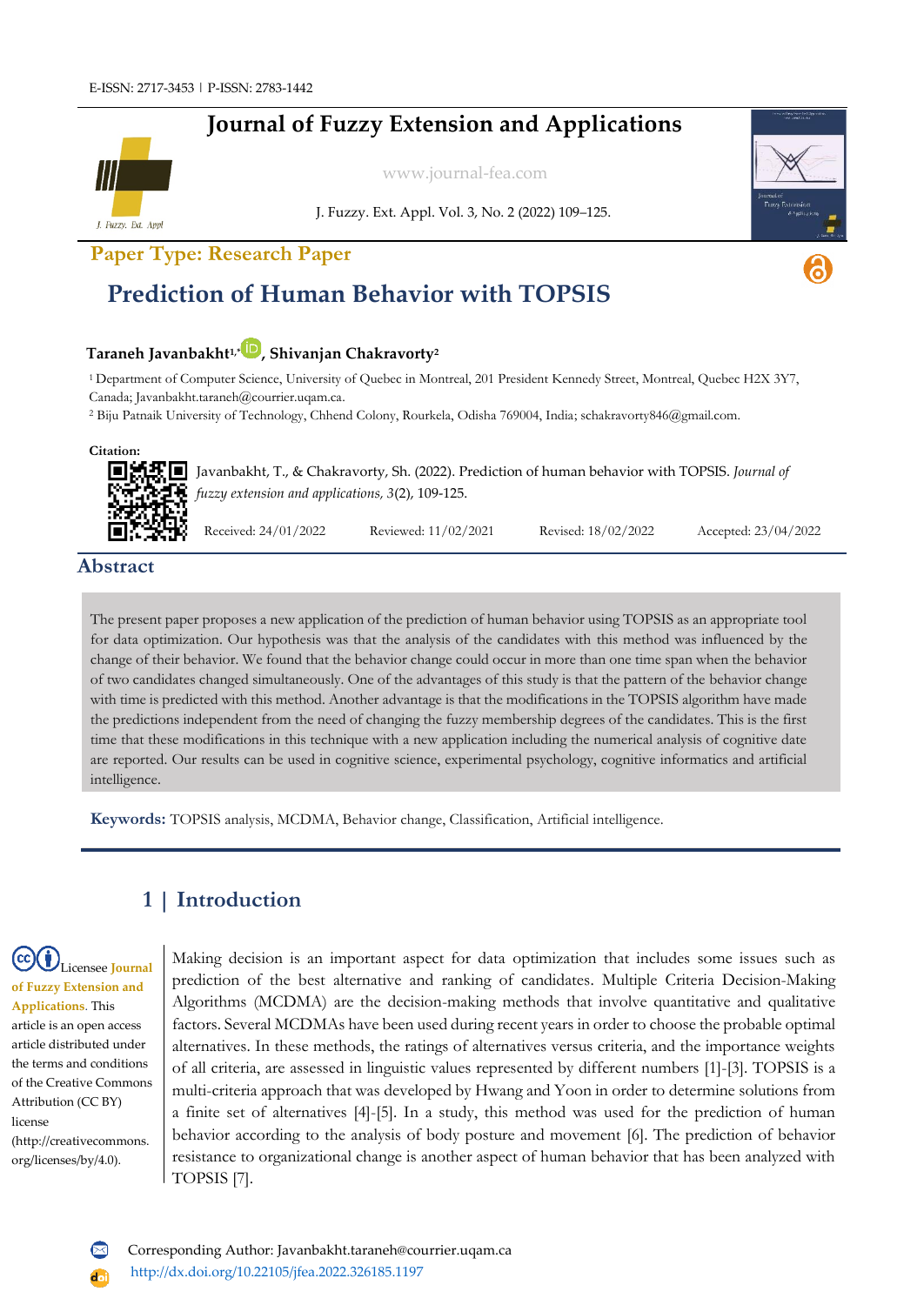### **1.1 | Contents of This Paper**

This paper includes the presentation of the TOPSIS algorithm, two modifications that we have made in its algorithm and our results with the unmodified and modified algorithms for the prediction of human behavior in different time spans. Our current work is presented in fours sections. The Section 1 presented here concerns the introduction of the paper. The Section 2 includes the preliminaries. We have preformed two modifications in the TOPSIS algorithm. The Section 3 of this work presents our results with the unmodified and modified algorithms and discussion on the obtained results. The Section 4 includes the conclusion of the current work.

### **1.2 | Motivations and Research Outline**

Several motivations have initiated the research and analysis work in the current paper. It was interesting to determine which kinds of cognitive factors or criteria that affect the human behavior were not analyzed with TOPSIS, yet. Secondly, as no previous study on the chosen criteria with TOPSIS was carried out, it was interesting to perform the presented analysis on these alternatives and criteria in different time spans. Thirdly, we were interested to perform some modifications in this algorithm to make it autonomous for changing the fuzzy membership degrees of candidates. Finaly, we were interested to get the numerical results in order to determine the rankings of alternatives according to the data, their weights and criteria types in the prediction of human behavior in different time spans.

The objectives of the current study have been to use TOPSIS for the prediction of human behavior in different time spans and determine how the modifications in the algorithm of this method can help make it independent of any need of change of data and fuzzy membership degrees of candidates so that the algorithm could make these changes itself without the need of human involvement for these changes.

Human behavior is an important aspect of personality that can be characterised by a change in behavior patterns over a short time. The modelling of temporal behavior is done over a time series, where time explains the behavior of the relevant variable [8]-[9]. The prediction of human characteristics with TOPSIS has been focused on the analysis of social aspects of human life such as energy consumption, stock price development, determination of urban surface temperatures, etc. [10]-[12]. The human characteristics can be analyzed according to their differences based on the values of their fuzzy degrees of membership [13]-[14].

Acting successfully is complex because the events on which we react are not always fully predictable and itis required to know which warning signals precede critical events. Learning helps to anticipate the onset of critical events in order to adjust behavior to react adequately. Thus, to understand how humans excel in different skills, we need to understand their behavior is adapted in time [15]. Time is an integral part of cognitive phenomena. It is built into most behavioral and cognitive processes [16]. Change over time is the basic foundation of developmental cognition. However, few theoretical models of human behavior focus almost exclusively on the passage of time [16]. Although the events in which human behavior is involved are not fully predictable, the change in the human characteristics having impact on them can be analyzed. Therefore, there is a real need in predicting the change of human behavior with time.

Some previous studies have been made on the prediction of human behavior with TOPSIS concerning other cognitive aspects. A study has been made on the ergonomic behavior of humans, which required their body movement in order to select the best work shift group in the industry using this algorithm. This study showed that a significant percentage of the worker's behavior were unergonomic [17]. Another study has been made with an enhanced fuzzy delphi method in forecasting and decision-making in order to transform the subjective data to quasi-objective ones. The authors have explained that a forecasted success requires various steps of operations including the critical path method that is more efficient for forecasting in such cases [18]. In another study, a fuzzy multi-objective assignment was



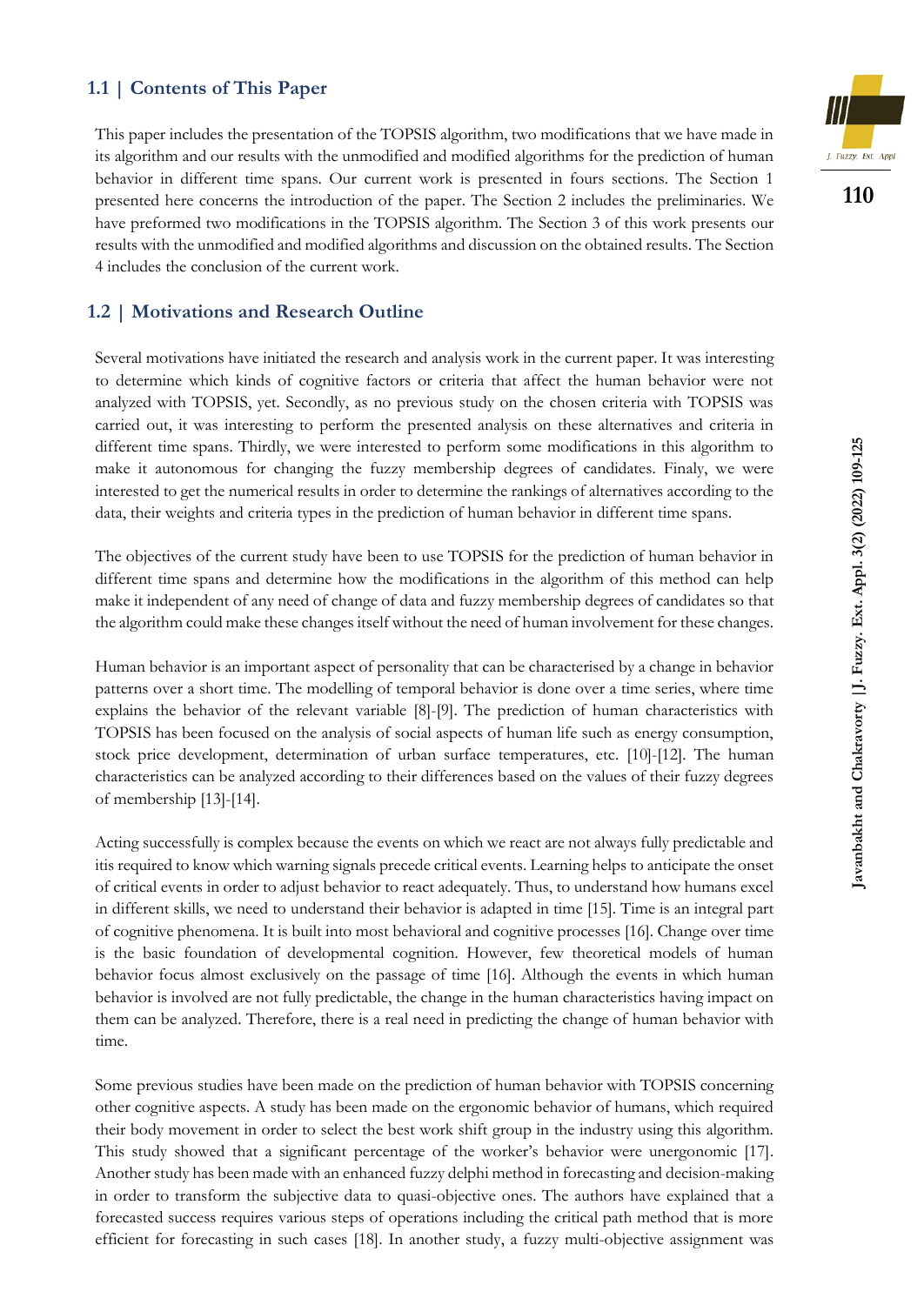

proposed with the advantage of dealing situations realistically. The authors investigated the stability of their method without differentiability that corresponds to the obtained solution [19]. These mthods can be considered when the data for the prediction of human behavior are investigated.

## **1.3 | Contributions of This Paper**

The prediction of human behavior based on the change of human characteristics in different time spans is a novel application of TOPSIS, which can improve the applications of this approach in cognitive informatics and artificial intelligence. To our knowledge, this is the first time that this application is reported for the prediction of human behavior with different time spans. Our results in this paper show that we have achieved our objectives with the two modifications of TOPSIS that we present here for the prediction of human behavior.

This prediction with this method can be applied to several fields such as cognitive science, artificial intelligence, cognitive informatics, etc. The combination of our results reported in this paper with those of other researchers can help improve these fields.

## **2 | Preliminaries**

## **2.1 | TOPSIS Method**

A version of TOPSIS in python was developed by Chakravorty in 2016, with the code available on the GitHub website (https://github.com/Glitchfix/TOPSIS-Python/blob/master/topsis.py) that we used for our analysis.

Apart from positive characteristics that have positive influence in the output of human work, negative characteristics should also be considered for a temporal prediction of human behavior. To perform this numerical analysis with TOPSIS, the first and second groups of characteristics are considered as profit criteria and cost criteria, respectively.

As in TOPSIS, the calculations are made on the fuzzy degrees of membership of the entry data, it is necessary to present the definitions of these concepts of the fuzzy logic.

**Definition 1. Fuzzy degree of membership.** The fuzzy degree of membership is a parameter that determines the membership of an element to a set. This parameter is represented with μ. For example,  $\mu$ =0 and  $\mu$ =1 mean that the considered element doest not belong or belongs to the set. According to the description of this parameter, the values between 0 and 1 can also be considered for the degree of membership that determine some percentage of membership ot the element to the set [14].

**Definition 2. Universe of speech.** The universe of speech is a set of references that is used for the determination of the values of the elements of a set. In other words, all the values that the degrees of membership can have are found in the universe of speech [14].

**Definition 3. Fuzzy set.** A fuzzy set is a set that contains some elements according to an extentional definition, the properties of elements or the function of their membership. The elements are attributed to the fuzzy set according to their degrees of membership [14].

In TOPSIS, the members or elements of the fuzzy set are the alternatives and their properties are the criteria. This method includes the steps below [20]-[21]:

I. Create a normalized decision matrix.

The normalized R decision matrix is created according to the formula below: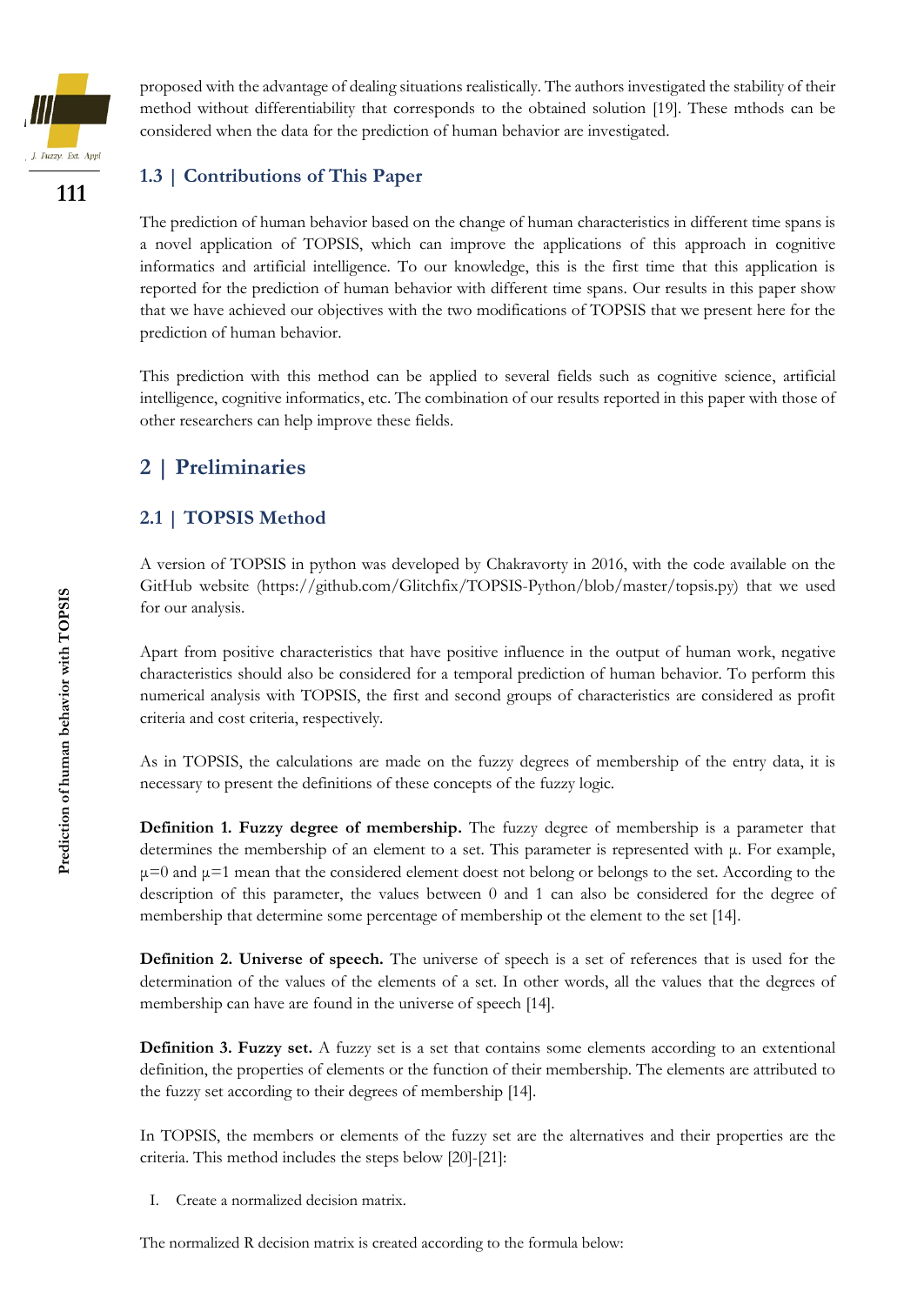$$
r_{ij} = X_{ij} / \sum \sqrt{i = X_{ij}^2}.
$$

II. Create a weighted normalized decision matrix.

This matrix is created according to the formula below:

$$
\mathbf{v}_{ij} = \mathbf{w}_{i} \cdot \mathbf{x}_{ij}.
$$

III. Determine the positive ideal solution  $A^+$  and the negative ideal solution  $A^-$ .

The positive ideal solution  $A+$  is the maximum value of the data and the negative ideal solution  $A-$  is the minimum value of the data for profit criteria, whereas the positive ideal solution  $A+$  is the minimum value of the data and the negative ideal solution A- is the maximum value of the data for cost criteria, respectively.

IV. Calculate the separation distance from the positive ideal solution S<sup>+</sup> and the other distance from the negative ideal solution S- for each alternative.

These distances are calculated according to the formulas below:

$$
D_{j}^{*} = \sqrt{\Sigma_{i=1}}^{n} (v_{ij} - v_{i}^{*})^{2}, \quad j = 1, ..., J.
$$
  

$$
D_{j}^{-} = \sqrt{\Sigma_{i=1}}^{n} (v_{ij} - v_{i}^{-})^{2}, \quad j = 1, ..., J.
$$

V. Calculate the similarity coefficients according to the proximity relative to the positive ideal solution.

The similarity coefficients for alternatives are calculated according to the formula below:

$$
C_{j}^{*} = D_{j}^{-} / D_{j}^{*} + D_{j}^{-}, \quad j = 1,...,J.
$$

This formula is used in TOPSIS for performing the ranking of alternatives according to their preference order. The alternative has a good performance if it has large value of closeness coefficient  $(C_i^*)$ . The alternative with the greatest relative closeness to the ideal solution is the best one [21].

#### **2.2 | Modifications of TOPSIS**

We performed two modifications in the TOPSIS code in Python in order to make it capable of giving the same outputs without needing to modify the average values of the fuzzy membership degrees of candidates 1 and 5.

**Modification 1.** We added these lines to the first step of the code:

evaluation\_matrix[row\_size-5][column\_size-1] = evaluation\_matrix[row\_size-5][column\_size-1] + 1.0

evaluation\_matrix[row\_size-5][column\_size-2] = evaluation\_matrix[row\_size-5][column\_size-2] + 1.0

This modification added the value of 1.0 to the fuzzy membership degrees of the first candidate in the two last columns of the entry matrix. Therefore, this increased the value of the cost criteria of this candidate. The same output was obtained as the one that we observed for the behavior change of candidate 1 for the time span of Y-25-Y30 according to *Table 2*.

**Modification 2.** We added these lines to the first step of the code in another analysis:

evaluation\_matrix[row\_size-5][column\_size-1] = evaluation\_matrix[row\_size-5][column\_size-1] +1.0

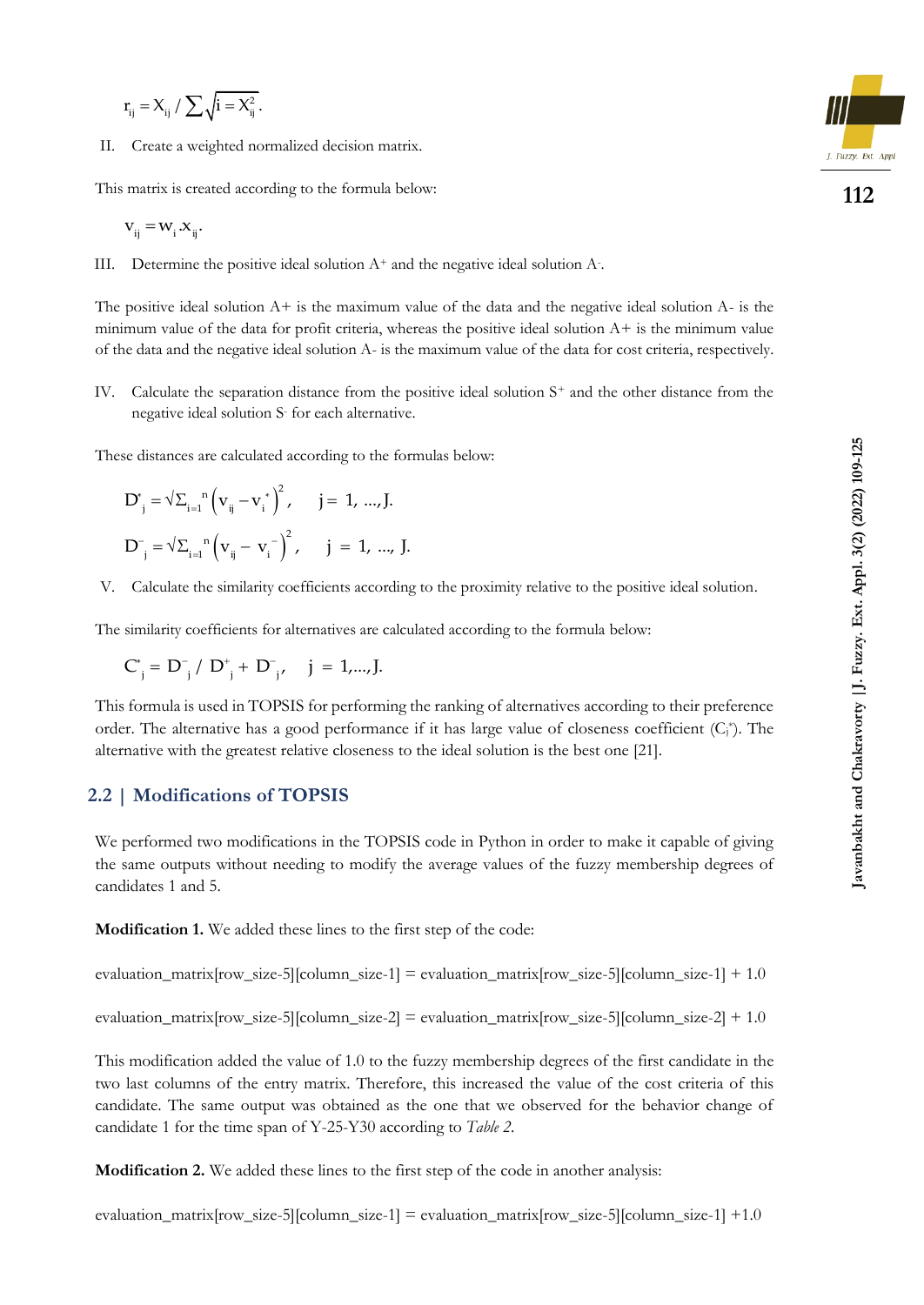

evaluation\_matrix[row\_size-5][column\_size-2] = evaluation\_matrix[row\_size-5][column\_size-2] +1.0

evaluation\_matrix[row\_size-1][column\_size-1] = evaluation\_matrix[row\_size-1][column\_size-1] -0.3

evaluation\_matrix $[row\_size-1][column\_size-2] = evaluation\_matrix[row\_size-1][column\_size-2] - 0.6$ 

This modification added the value of 1.0 to the fuzzy membership degrees of the first candidate in the two last columns of the entry matrix. Therefore, this increased the value of the cost criteria of this candidate. Moreover, it subtracted the values of 0.3 and 0.6 from the fuzzy membership degrees of the last candidate in the last column and in the before last column, respectively. Therefore, this reduced the values of the cost criteria of this candidate.

The same output was obtained as the one that we observed for the behavior change of candidates 1 and 5 for the time span of Y-25-Y30 according to *Tables 2* and *3*.

## **3 | Results and Discussion**

Choosing the best behavior change is required for the prediction of human behavior according to an analyzable pattern. The characteristics that are analyzed in the example in this paper include the profit and cost criteria that can change with time. Therefore, this study will discuss the method that is expected to help determine the best candidate according to his characteristic change.

## **3.1 | Results with Unmodified TOPSIS**

TOPSIS is the method that is used in making this best selection of human candidates. This study includes these steps using TOPSIS method:

I. Determine the TOPSIS criteria and candidates in the decision matrix.

In this study, the human characteristics as the criteria for the selection of human candidates are shown in *Table 1*. The information about five candidates, C-1, C-2, C-3, C-4 and C-5, with their different characteristics during 30 years in different time spans is presented in the table. The first four characteristics, createive, attentive, perseverant and productive, have a positive effect on the output of the candidates' work as they increase the efficiency of their work. Therefore, these characteristics are considered as profit criteria.

The two other ones, lazy and unmotivated, have a negative effect on this output as they reduce the efficiency of their work. So, they are considered as cost criteria. The values of fuzzy membership degrees of the candidates' characteristics that vary between 0.0 and 1.0 are indicated in the *Table 1*.

| Table 1. Fuzzy membership degrees of the characteristics of five candidates in the first time span in the |  |
|-----------------------------------------------------------------------------------------------------------|--|
| decision matrix.                                                                                          |  |

| Candidates/Criteria | Creative      |               | Attentive Perseverant | Productive    | Lazy          | Unmotivated   |
|---------------------|---------------|---------------|-----------------------|---------------|---------------|---------------|
| $C-1$               | 1.0, 1.0, 1.0 | 1.0, 1.0, 1.0 | 1.0, 1.0, 1.0         | 1.0, 1.0, 1.0 | 0.0, 0.0, 0.0 | 0.0, 0.0, 0.0 |
| $C-2$               | 1.0.1.0.1.0   | 1.0, 1.0, 1.0 | 1.0.1.0.1.0           | 0.6, 0.7, 0.8 | 0.8, 0.9, 1.0 | 0.1, 0.2, 0.3 |
| $C-3$               | 1.0, 1.0, 1.0 | 0.5, 0.6, 0.7 | 0.8, 0.9, 1.0         | 0.8, 0.9, 1.0 | 0.1, 0.2, 0.3 | 0.3, 0.4, 0.5 |
| $C-4$               | 1.0.1.0.1.0   | 0.7, 0.8, 0.9 | 1.0.1.0.1.0           | 0.7, 0.8, 0.9 | 0.4, 0.5, 0.6 | 0.4, 0.5, 0.6 |
| $C-5$               | 0.6, 0.7, 0.8 | 0.7, 0.8, 0.9 | 0.3, 0.4, 0.5         | 0.5, 0.6, 0.7 | 0.5.0.6.0.7   | 0.2, 0.3, 0.4 |

In order to determine the effect of the change in the behavior of candidate 1 according to the change of his characteristics when the behaviors of the other candidates do not change and their characteristics do not reveal any change too, we considered different types of changes in the values of the degrees of membership of candidate 1 with no change in those of other candidates.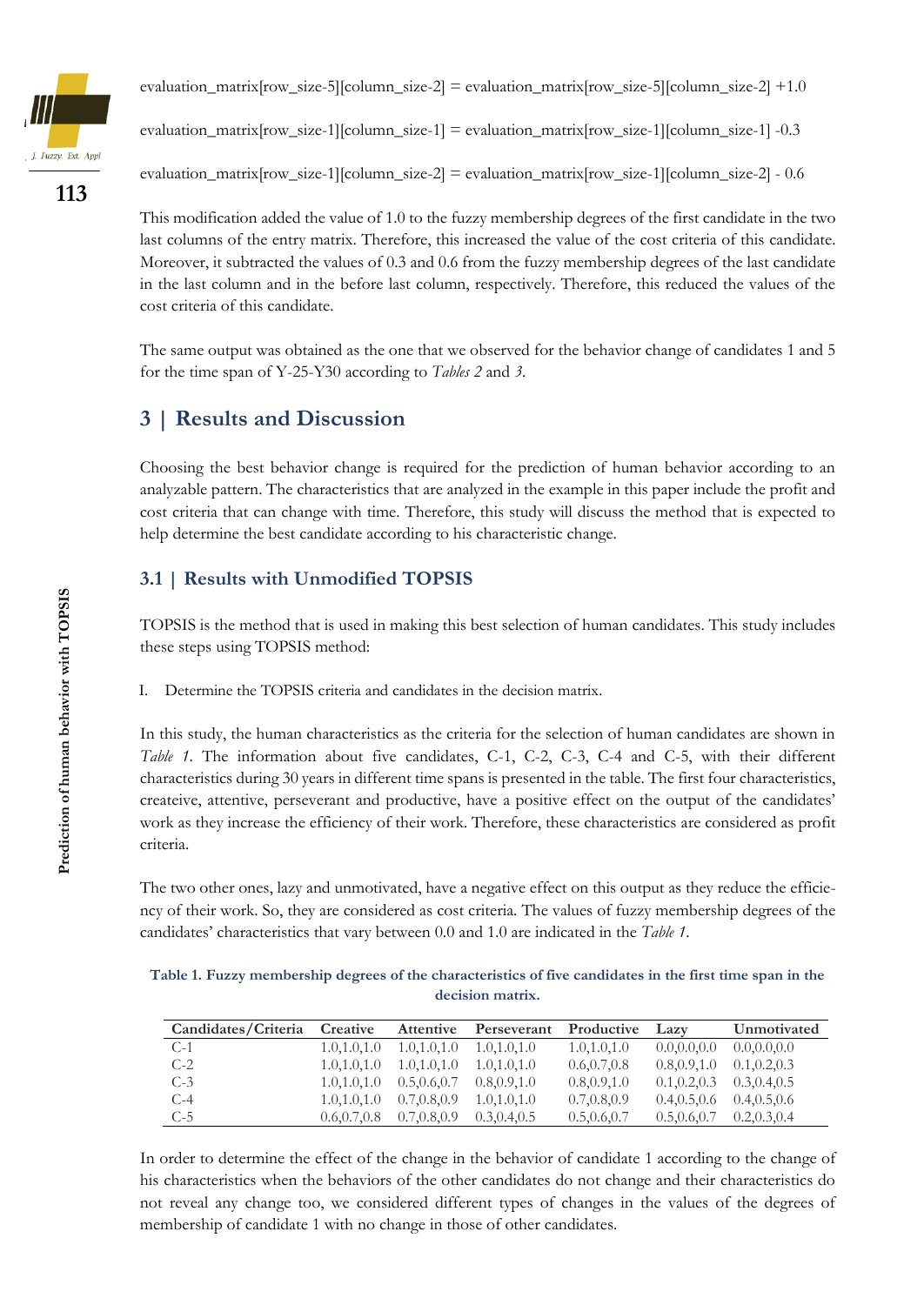*Table 2* shows the changes in the values of fuzzy membership degrees for candidate 1 during several time spans. The first, second, third, fourth, fifth and sixth time spans include 5 years, 2 years, 3 years, 5 years, 4 years and 6 years, respectively.



**114**

We considered that the behaviors of candidates 1 and 6 changes with time.

We consider that the behavior of candidate 5 changes in the last time span.

*Table 3* shows the change in the values of fuzzy membership degrees for candidate 5 during the first and last time spans.

**Table 2. The change in the values of fuzzy membership degress for candidate 1 during 30 years in several time spans.**

| Time Spans/            | Creative      | <b>Attentive</b> | Perseverant   | Productive    | Lazy          | Unmotivated   |
|------------------------|---------------|------------------|---------------|---------------|---------------|---------------|
| <b>Characteristics</b> |               |                  |               |               |               |               |
| $Y1-Y5$                | 1.0, 1.0, 1.0 | 1.0, 1.0, 1.0    | 1.0, 1.0, 1.0 | 1.0, 1.0, 1.0 | 0.0, 0.0, 0.0 | 0.0, 0.0, 0.0 |
| Y6-Y7                  | 1.0, 1.0, 1.0 | 1.0, 1.0, 1.0    | 1.0, 1.0, 1.0 | 0.6, 0.7, 0.8 | 0.1, 0.2, 0.3 | 0.1, 0.2, 0.3 |
| $Y11-Y13$              | 0.6, 0.7, 0.8 | 0.7, 0.8, 0.9    | 0.3, 0.4, 0.5 | 0.5, 0.6, 0.7 | 0.1, 0.2, 0.3 | 0.1, 0.2, 0.3 |
| $Y16-Y20$              | 0.6, 0.7, 0.8 | 0.7, 0.8, 0.9    | 0.3, 0.4, 0.5 | 0.5, 0.6, 0.7 | 0.2, 0.3, 0.4 | 0.2, 0.3, 0.4 |
| $Y21-Y24$              | 0.6, 0.7, 0.8 | 0.7, 0.8, 0.9    | 0.3, 0.4, 0.5 | 0.5, 0.6, 0.7 | 0.5, 0.6, 0.7 | 0.5, 0.6, 0.7 |
| $Y25-Y30$              | 1.0, 1.0, 1.0 | 1.0, 1.0, 1.0    | 1.0, 1.0, 1.0 | 1.0, 1.0, 1.0 | 1.0, 1.0, 1.0 | 1.0, 1.0, 1.0 |

**Table 3. The change in the values of fuzzy membership degrees for candidate 5 during the first and last time spans.**

| Time Spans/<br><b>Characteristics</b> | Creative |                                                 | Attentive Perseverant Productive Lazy |               |                                 | Unmotivated   |
|---------------------------------------|----------|-------------------------------------------------|---------------------------------------|---------------|---------------------------------|---------------|
| Y1-Y5                                 |          | $0.6, 0.7, 0.8$ $0.7, 0.8, 0.9$ $0.3, 0.4, 0.5$ |                                       | 0.5, 0.6, 0.7 | $0.5, 0.6, 0.7$ $0.2, 0.3, 0.4$ |               |
| Y25-Y30                               |          | $0.6, 0.7, 0.8$ $0.7, 0.8, 0.9$                 | 0.3, 0.4, 0.5                         | 0.5, 0.6, 0.7 | 0.0, 0.0, 0.0                   | 0.0, 0.0, 0.0 |

*Tables 4, 5* and *6* represent the mean values of the fuzzy data presented in *Tables 1, 2* and *3*, respectively.

**Table 4. Mean values of fuzzy membership degrees of the characteristics of five candidates in the first time span in the decision matrix.**

| Candidates/Criteria Creative Attentive Perseverant Productive Lazy |     |               |        | Unmotivated |
|--------------------------------------------------------------------|-----|---------------|--------|-------------|
| C-1                                                                |     | 1.0           |        |             |
| $C-2$                                                              |     | 0.7           | (0, 0) |             |
| $C-3$                                                              | 0.6 | 0.9           | 0.2    | (1,4)       |
| C-4                                                                | 0.8 | 0.8           | ().5   | U.5         |
| $C-5$                                                              |     | $0.6^{\circ}$ | U.G    |             |

**Table 5. The change in the mean values of fuzzy membership degrees for candidate 1 during 30 years in several time spans.**

| Time Spans/<br><b>Characteristics</b> |     |     |       |      |       | Creative Attentive Perseverant Productive Lazy Unmotivated |
|---------------------------------------|-----|-----|-------|------|-------|------------------------------------------------------------|
| $Y1-Y5$                               | 1.0 | 1.0 | 1.0   | 1.0  | (0,0) | 0.0                                                        |
| Y6-Y7                                 | 1.0 | 1.0 | 1.0   | 1.0  | 0.2   | 0.2                                                        |
| $Y11-Y13$                             | 0.7 | 0.8 | (0.4) | 0.6  | 0.2   | 0.2                                                        |
| $Y16-Y20$                             | 0.7 | 0.8 | 0.4   | 0.6  | 0.3   | 0.3                                                        |
| Y21-Y24                               | 0.7 | 0.8 | (0.4) | 0.6  | 0.6   | 0.6                                                        |
| $Y25-Y30$                             | 1.0 | 1.0 | 1.0   | 1(0) | 1.0   | 1.0                                                        |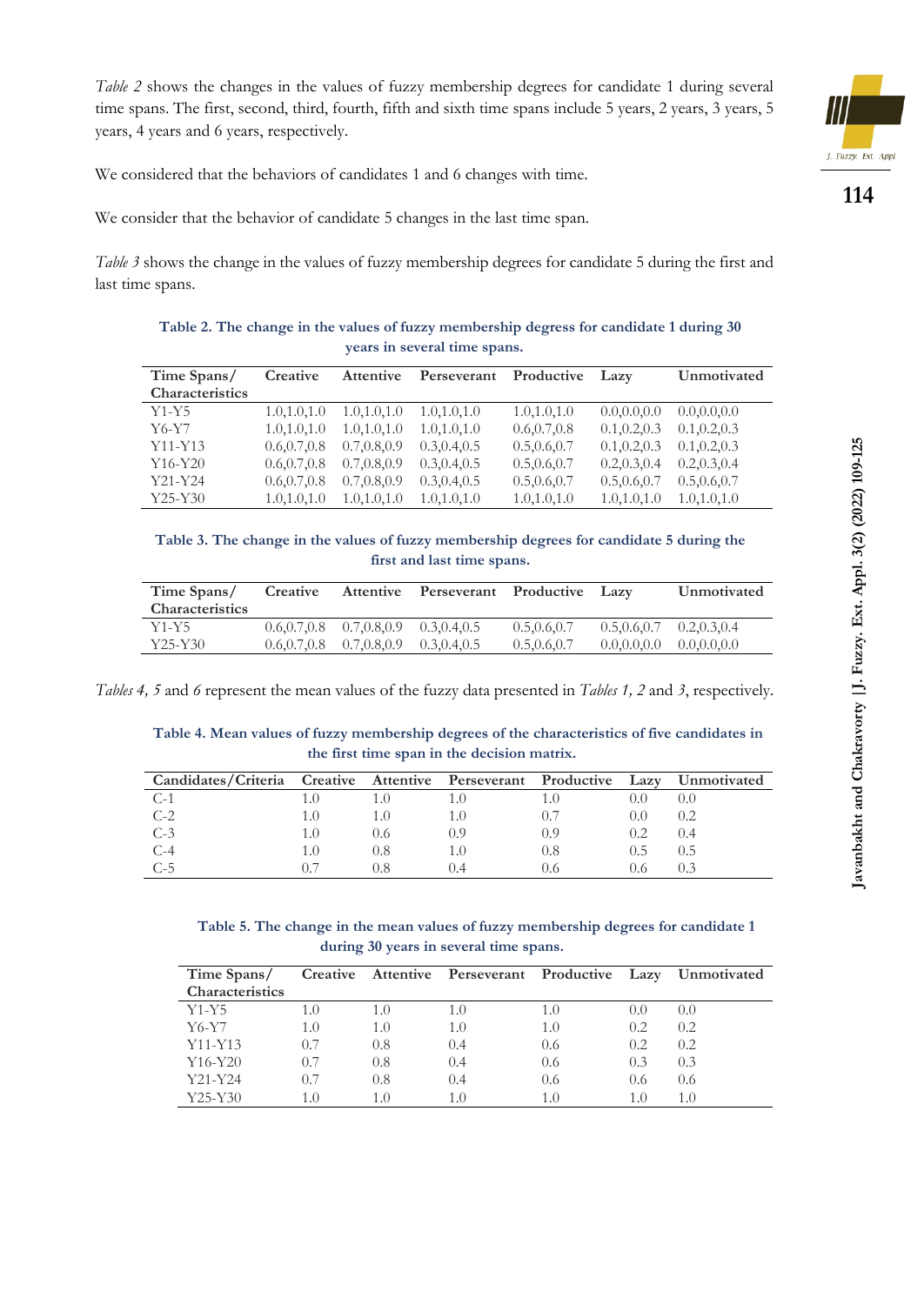

**Table 6. The change in the mean values of fuzzy membership degrees for candidate 5 during the first and last time spans.**

| Time Spans/<br><b>Characteristics</b> |     |      |     |               | Creative Attentive Perseverant Productive Lazy Unmotivated |
|---------------------------------------|-----|------|-----|---------------|------------------------------------------------------------|
| Y1-Y5                                 | 0.8 | (14) | 0.6 | 0.6           |                                                            |
| Y25-Y30                               |     |      | 0.6 | $( )_{0} ( )$ |                                                            |

II. Determine the weights of each alternative for each criterion.

*Table 7* shows the weights of alternatives for each criterion.

|  | Table 7. Weights of alternatives for each criterion. |  |
|--|------------------------------------------------------|--|
|  |                                                      |  |

| Alternatives/Values Creative Attentive Perseverant Productive Lazy Unmotivated |  |  |  |
|--------------------------------------------------------------------------------|--|--|--|
| $C1-C5$                                                                        |  |  |  |

The same weight values are chosen for different criteria in order to make them have the same influence on human behavior.

#### III. Determine the criteria matrix.

The next step is the determination of the criteria matrix. *Table 8* shows the criteria matrix indicating True for the profit criteria and false for the cost criteria, respectively.

#### **Table 8. Criteria matrix.**

| Alternatives/Values Creative Attentive Perseverant Productive Lazy Unmotivated |               |      |      |      |             |
|--------------------------------------------------------------------------------|---------------|------|------|------|-------------|
| C1-C5                                                                          | $r_{\rm rue}$ | True | True | True | False False |

The steps below correspond to the results obtained in our software with TOPSIS for the first time span, which concerns the first five years in *Table 2*.

IV. Normalization of fuzzy membership degrees and weights.

The vector normalization of the fuzzy membership degrees of the characteristics of five candidates as well as the normalization of their weights is followed by their multiplication, which results in the weighted normalization matrix. *Tables 9* and *10* show the results of the normalized decision matrix and weighted normalized decision matrix, respectively.

|  |  | Table 9. Results of the normalized decision matrix. |
|--|--|-----------------------------------------------------|
|--|--|-----------------------------------------------------|

| Candidates/Criteria Creative |            | <b>Attentive</b> | Perseverant Productive |            | Lazy       | Unmotivated |
|------------------------------|------------|------------------|------------------------|------------|------------|-------------|
| $C-1$                        | 0.47192918 | 0.52414242       | 0.55048188             | 0.55048188 | 0.00000000 | 0.00000000  |
| $C-2$                        | 0.47192918 | 0.52414242       | 0.38533732             | 0.38533732 | 0.00000000 | 0.00000000  |
| $C-3$                        | 0.47192918 | 0.31448545       | 0.49543369             | 0.49543369 | 0.24806947 | 0.54433105  |
| $C-4$                        | 0.47192918 | 0.41931393       | 0.440.38551            | 0.44038551 | 0.62017367 | 0.68041382  |
| $C-5$                        | 0.33035042 | 0.41931393       | 0.33028913             | 0.33028913 | 0.74420841 | 0.40824829  |

| Table 10. Results of the weighted normalized decision matrix. |            |            |             |            |            |             |
|---------------------------------------------------------------|------------|------------|-------------|------------|------------|-------------|
| Candidates/Criteria                                           | Creative   | Attentive  | Perseverant | Productive | Lazy       | Unmotivated |
| $C-1$                                                         | 0.07865486 | 0.08735707 | 0.0836476   | 0.09174698 | 0.00000000 | 0.00000000  |
| $C-2$                                                         | 0.07865486 | 0.08735707 | 0.0836476   | 0.06422289 | 0.00000000 | 0.04536092  |
| $C-3$                                                         | 0.07865486 | 0.05241424 | 0.07528284  | 0.08257228 | 0.04134491 | 0.09072184  |
| $C-4$                                                         | 0.07865486 | 0.06988566 | 0.0836476   | 0.07339758 | 0.10336228 | 0.1134023   |
| $C-5$                                                         | 0.0550584  | 0.06988566 | 0.03345904  | 0.05504819 | 0.12403473 | 0.06804138  |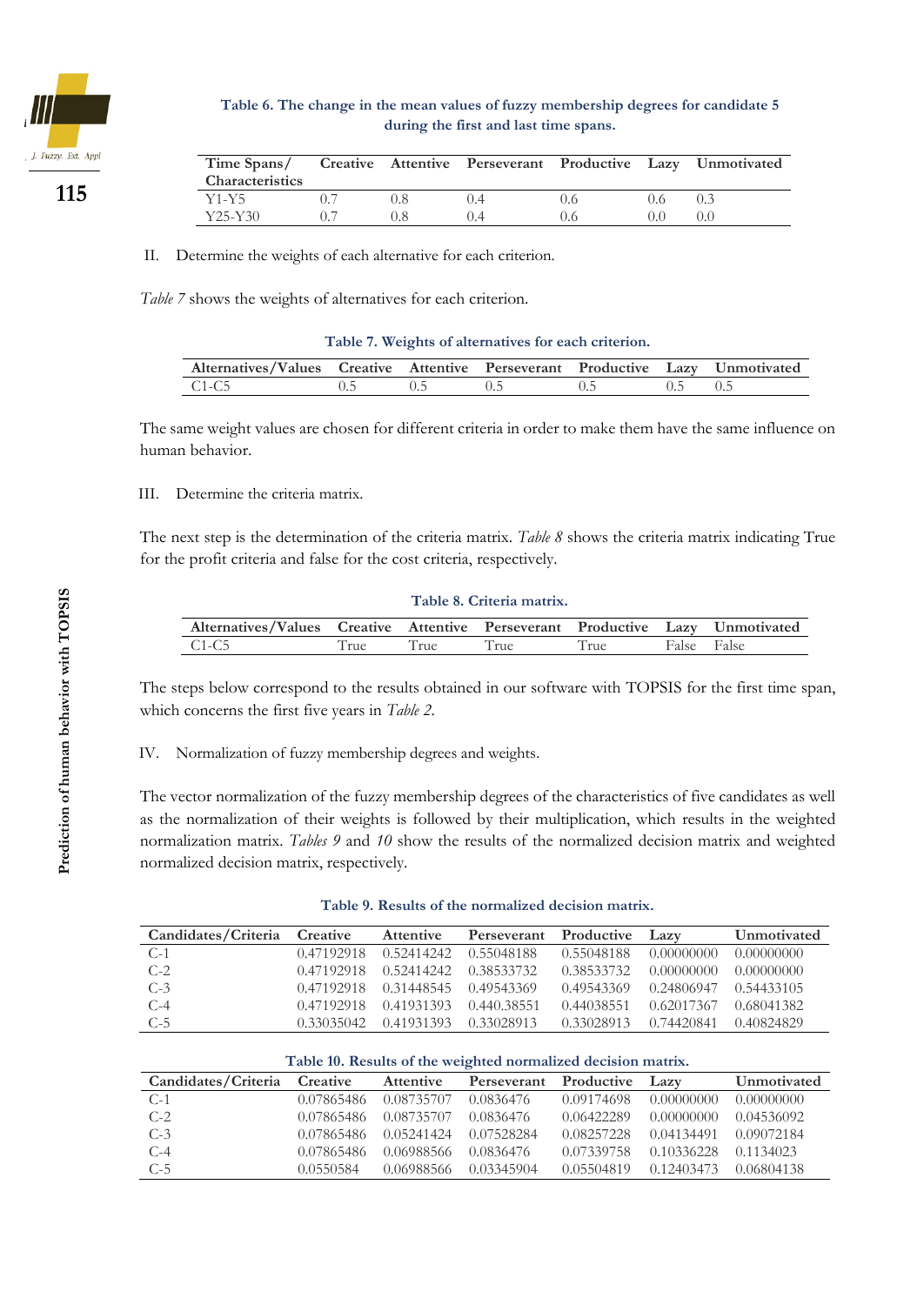V. Determine the best alternative and the worst alternative.

*Table 11* shows the results of the best alternative and the worst alternative.

**Table 11. The results of the best alternative (A+) and the worst alternative (A-).**

| Candidates/Criteria Creative |            | <b>Attentive</b> | Perseverant Productive |            | Lazy                 | <b>Unmotivated</b> |
|------------------------------|------------|------------------|------------------------|------------|----------------------|--------------------|
|                              | 0.07865486 | 0.08735707       | 0.0836476              | 0.09174698 | 0.00000000           | 0.00000000         |
|                              | 0.0550584  | 0.055241424      | 0.03345904             | 0.05504819 | 0.12403473 0.1134023 |                    |

VI. Determine the distances from the best alternative  $(d_i^*)$  and the worst alternative  $(d_i)$ .

*Table 12* shows the results of the distances from the best alternative  $(d_i^*)$  and the worst alternative  $(d_i)$ for the candidates.

VII. Determine the similarity coefficients of the candidates.

*Table 13* shows the similarity coefficients and the rankings of the candidates according to the worst similarity for different time spans.

**Table 12. The results of distances from the best alternative (di\*) and the worst alternative (di-) for the candidates.**

| Candidates | $\mathbf{d}$ i $\ast$ | di-        |
|------------|-----------------------|------------|
| $C-1$      | 0.00000000            | 0.18408744 |
| $C-2$      | 0.05305835            | 0.15618933 |
| $C-3$      | 0.10637199            | 0.10205689 |
| $C-4$      | 0.15551782            | 0.06438156 |
| $C-5$      | 0.15729584            | 0.04860929 |

As expected and shown in *Table 13*, the fuzzy membership degrees of the cost criteria were increased in the time span of Y6-Y7 in comparison with those of the first time span of Y1-Y5 for the first candidate, it lost its rank and was ranked in the second place. The reduction of the fuzzy membership degrees of the profit criteria for candidate 1 in the time span of Y11-Y13 made it lose again its place in the ranking and it was ranked in the third place. Moreover, the small increase in the fuzzy membership degrees of the cost criteria for candidate 1 in the time span of Y16-Y20 did not change its rank in comparison with the one in the time span of Y11-Y13. As expected, the increase of the fuzzy membership degrees of the cost criteria for candidate 1 made it lose its place in the ranking and it was ranked in the last place.

Then, we analyzed the maximum values of the fuzzy membership degrees for all the criteria of candidate 1. The maximum values of the cost criteria for candidate 1 made it be ranked in the last place in the time span of Y21-Y25. The behavior change of candidate 1 in these time spans in comparison with no behavior change of the other candidates confirmed the impacts of profit and cost criteria in their rankings.

We were also interested to analyze the behavior change of candidate 5 in order to observe the improvement of its place in the ranking. *Table 14* shows the similarity coefficients (CCi) and the ranking of the candidates according to the worst similarity for the time span of Y25-Y30 with the behavior change of candidates 1 and 5.

The decrease in the fuzzy membership degrees of the cost criteria for candidate 5, made this candidate be ranked in the second place as candidate 1 kept its membership values as in the last analysis.

The change in the rankings of the candidates according to their behavior change revealed the importance of the improvement of the profit criteria and the reduction of the cost criteria. As the candidates lost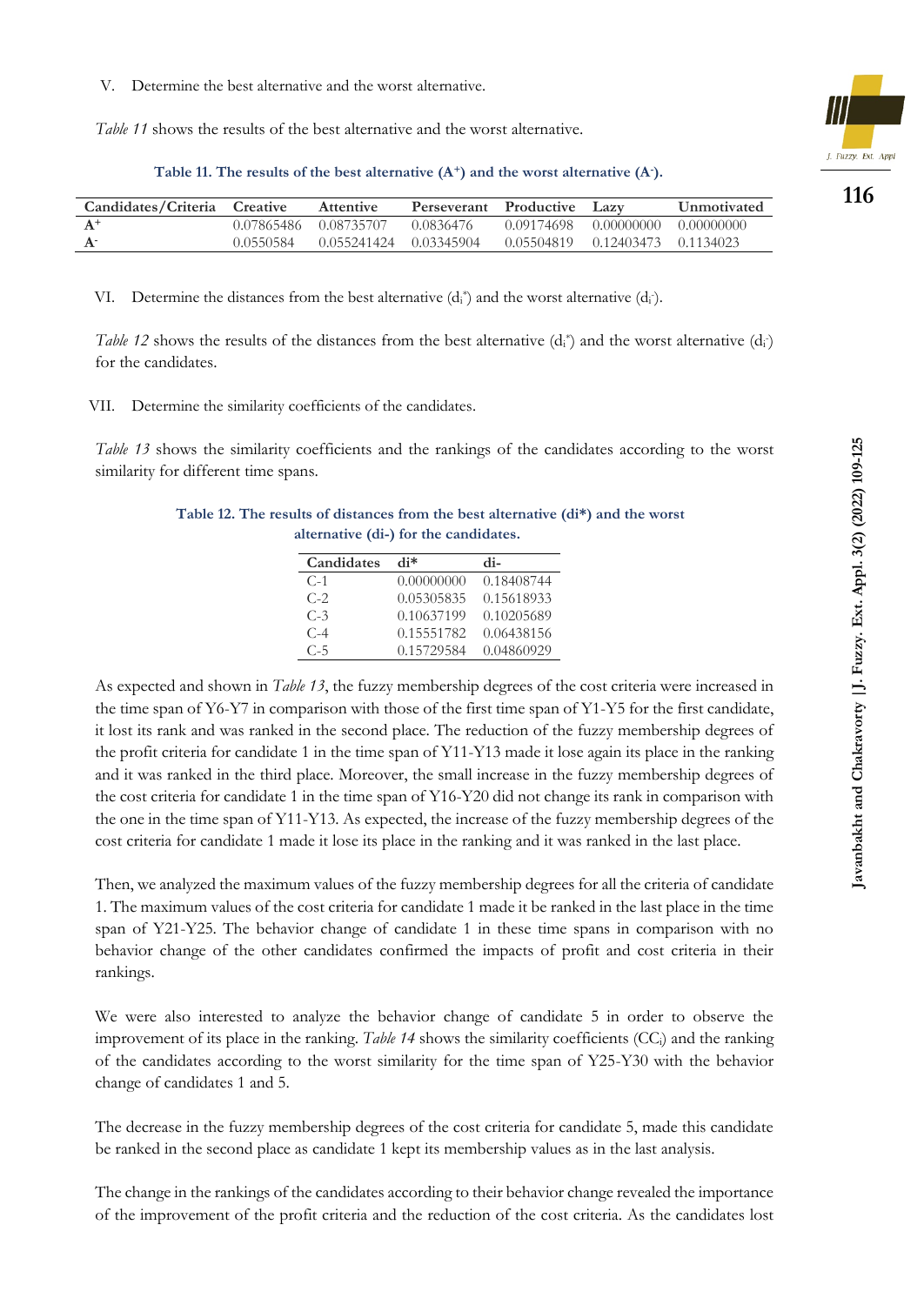

their appropriate characteristics and increased their inappropriate characteristics, they lost their place in the rankings.

## **117**

**Table 13. The similarity coefficients (CCi) and the ranking of the candidates according to the worst similarity for different time spans.**

| Time Spans/<br>Candidates | CC <sub>i</sub><br>$Y1-Y5$ | Ranking                     | CC <sub>i</sub><br>Y6-Y7 | Ranking        | CC <sub>i</sub><br>$Y11-Y13$ | Ranking        |
|---------------------------|----------------------------|-----------------------------|--------------------------|----------------|------------------------------|----------------|
| $C-1$                     | 1.00000000                 | $\mathbf{1}$                | 0.76138319               | $\mathfrak{D}$ | 0.5624454                    | $\mathfrak{D}$ |
| $C-2$                     | 0.74643277                 | $\mathcal{D}_{\mathcal{L}}$ | 0.84690711               |                | 0.88363263                   | 3              |
| $C-3$                     | 0.48964851                 | 3                           | 0.58800964               | 3              | 0.59477793                   |                |
| $C-4$                     | 0.29277736                 | $\overline{4}$              | 0.34374949               | $\overline{4}$ | 0.36702603                   | $\overline{4}$ |
| $C-5$                     | 0.23607616                 | 5                           | 0.25136886               | 5              | 0.25100868                   | 5              |
| Time Spans/               | CC <sub>i</sub>            | Ranking                     | CC <sub>i</sub>          | Ranking        | CC <sub>i</sub>              | Ranking        |
| Candidates                | Y16-Y20                    |                             | $Y21-Y24$                |                | $Y25-Y30$                    |                |
| $C-1$                     | 0.43940569                 | $\mathfrak{D}$              | 0.11530851               | $\mathcal{L}$  | 0.30840767                   | $\mathcal{L}$  |
| $C-2$                     | 0.88070026                 | 3                           | 0.87406436               | 3              | 0.86800327                   | 3              |
| $C-3$                     | 0.59582695                 | 1                           | 0.61226684               | $\overline{4}$ | 0.7304002                    | $\overline{4}$ |
| $C-4$                     | 0.37472539                 | $\overline{4}$              | 0.41694505               | 5              | 0.58087955                   | 5              |
| $C-5$                     | 0.2493377                  | 5                           | 0.31089593               |                | 0.50952421                   |                |

**Table 14. The similarity coefficients (CCi) and the ranking of the candidates according to the worst similarity for the time span of Y25-Y30 (with the behavior change of candidates 1 and 5).**

| Candidates | CC.        | Ranking       |
|------------|------------|---------------|
| $C-1$      | 0.27135808 |               |
| $C-2$      | 0.83347546 | -5            |
| $C-3$      | 0.67909256 | $\mathcal{R}$ |
| $C-4$      | 0.53124602 |               |
| $C-5$      | 0.74649548 |               |

### **3.2 | Results with Modified TOPSIS**

*Table 15* shows the similarity coefficients (CCi) and the ranking of the candidates according to the worst similarity with the first and second modifications of TOPSIS in the two left and two right columns, respectively.

**Table 15. The similarity coefficients (CCi) and the ranking of the candidates according to the worst similarity with the first and second modifications of TOPSIS in the two left and two right columns, respectively.**

| Candidates | CC.        | Ranking | CC <sub>i</sub> | Ranking |
|------------|------------|---------|-----------------|---------|
| $C-1$      | 0.3084767  |         | 0.27135808      |         |
| $C-2$      | 0.86800327 | 3       | 0.83347546      | h       |
| $C-3$      | 0.7304002  |         | 0.67909256      |         |
| $C-4$      | 0.58087955 | h       | 0.53124602      |         |
| $C-5$      | 0.50952421 |         | 0.74649548      |         |

The results in this table also showed that the first modification of TOPSIS using the fuzzy membership degrees of the first time span of Y1-Y5 for candidate 1 gave the same results as the ones that we obtained for this candidate in the time span of Y25-Y30 and showed in *Table 13*. Moreover, the first modification in TOPSIS was efficient in order to not need any change in the fuzzy membership degrees of candidate 1. Therefore, this modification was efficient for changing these values without any change in the data.

The second modification of TOPSIS using the fuzzy membership degrees of the time span of Y1-Y5 for both candidates 1 and 5 gave the same results as the ones presented in *Table 13*. The second modification in TOPSIS was efficient in order to not need any change in the fuzzy membership degrees of candidates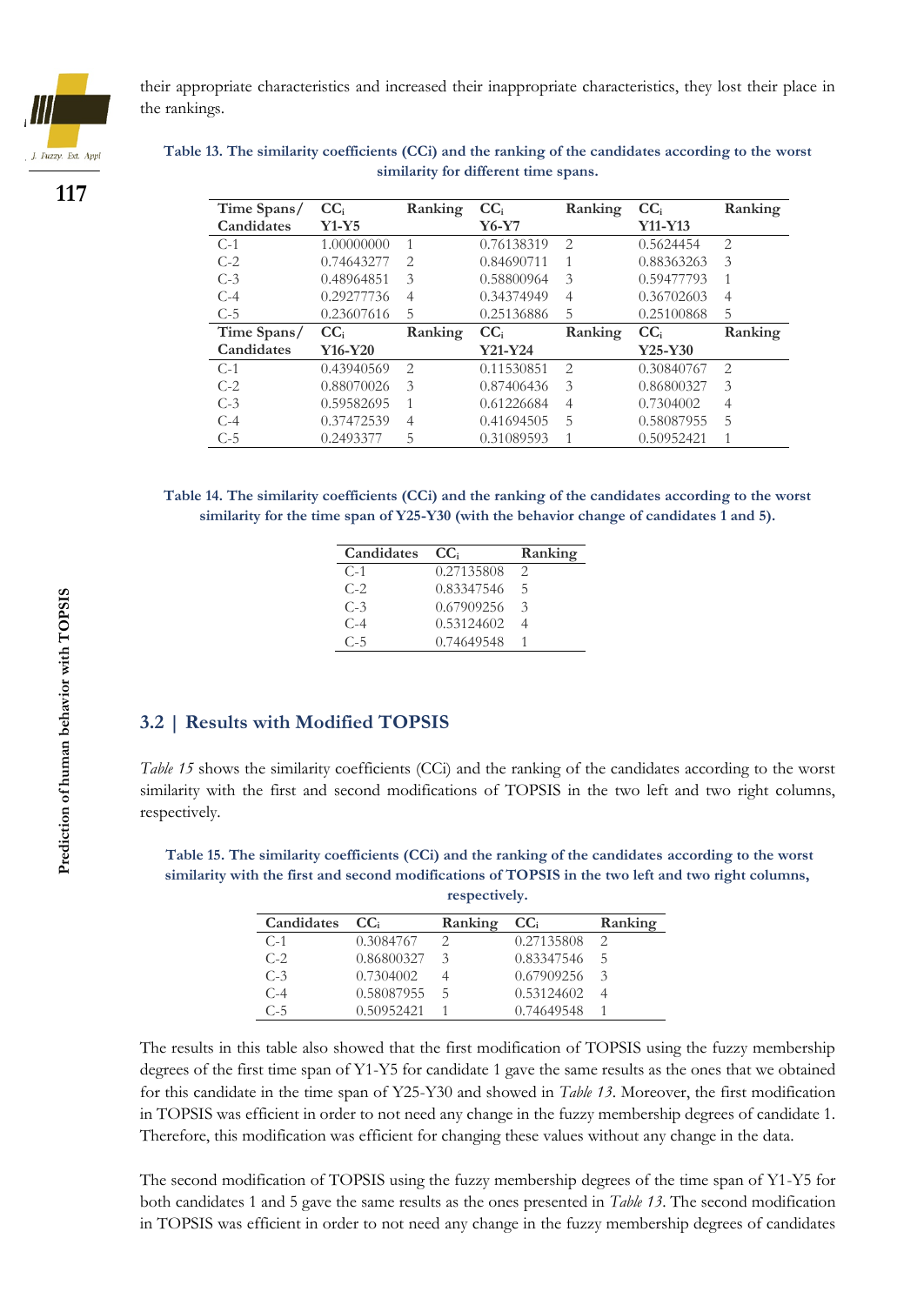1 and 5. Therefore, this modification was also efficient for changing these values without needing to do any change in the data.

### **3.3 | Results with Sensitive Analysis**

We performed the sensitive analysis on the data that we analyzed with the unmodified TOPSIS presented above in two steps. First, we analyzed the impact of the modification of data in the evaluation matrix on the ranking of candidates. Then, we determined how the ranking of the candidates could change with the changes of the weight values and those of the types of criteria.

*Table 16* shows the new evaluation matrix. In this table, the data in the last column for the third candidate were changed from 0.4 to 1.0 in comparison with the weights presented in *Table 4*.

| Table 16. The new evaluation matrix for the first sensitive analysis. |     |               |  |       |        |             |
|-----------------------------------------------------------------------|-----|---------------|--|-------|--------|-------------|
| Candidates/Criteria Creative Attentive Perseverant Productive Lazy    |     |               |  |       |        | Unmotivated |
| $C-1$                                                                 |     |               |  |       | (0, 0) |             |
| $C-2$                                                                 |     | 1.O           |  |       | (0,0)  | 0.2         |
| $C-3$                                                                 |     | $0.6^{\circ}$ |  | (0.9) | 0.2    |             |
| $C-4$                                                                 | 1.O | 0.8           |  | 0.8   | (1.5)  | (1.5)       |
| $C-5$                                                                 |     | 0.8           |  |       | 0.0    |             |

*Table 17* shows the ranking of candidates with TOPSIS after this modification.

**Table 17. The ranking of candidates with TOPSIS for the first sensitive analysis.**

| Candidates | CC.        | Ranking |
|------------|------------|---------|
| $C-1$      | 0.79628707 |         |
| $C-2$      | 0.86554283 |         |
| $C-3$      | 0.43913286 |         |
| $C-4$      | 0.4595051  | 3       |
| $C-5$      | 0.41647469 | ╮       |

*Table 18* shows the new matrix of weights. In this table, the weights of the first four columns were changed from 0.5 to 0.1 in comparison with the weights presented in *Table 7*.

**Table 18. The matrix of weights for the second sensitive analysis.**

| Alternatives/Values Creative Attentive Perseverant Productive Lazy Unmotivated |  |  |  |
|--------------------------------------------------------------------------------|--|--|--|
| $C1-C5$                                                                        |  |  |  |

*Table 19* shows the new matrix of criteria.

l,

**Table 19. The matrix of criteria for the second sensitive analysis.**

| Alternatives/Values Creative Attentive Perseverant Productive Lazy Unmotivated |      |      |       |       |             |  |
|--------------------------------------------------------------------------------|------|------|-------|-------|-------------|--|
| $C1-C5$                                                                        | True | True | False | False | False False |  |

In this table, the false values have been attributed to two criteria, perseverant and productive, which indicates that they are considered as cost criteria as their excess can make humans lose time and reduce their output.

*Table 20* shows the ranking of candidates with TOPSIS after these modifications.

The results that we obtained with the sensitive analysis showed that the change in a data presented in the evaluation matrix or those in the values of weights or types of criteria could affect the output of TOPSIS. As expected, the rankings changed with these modifications. These results confirmed the robustness of this method that we used in this study.

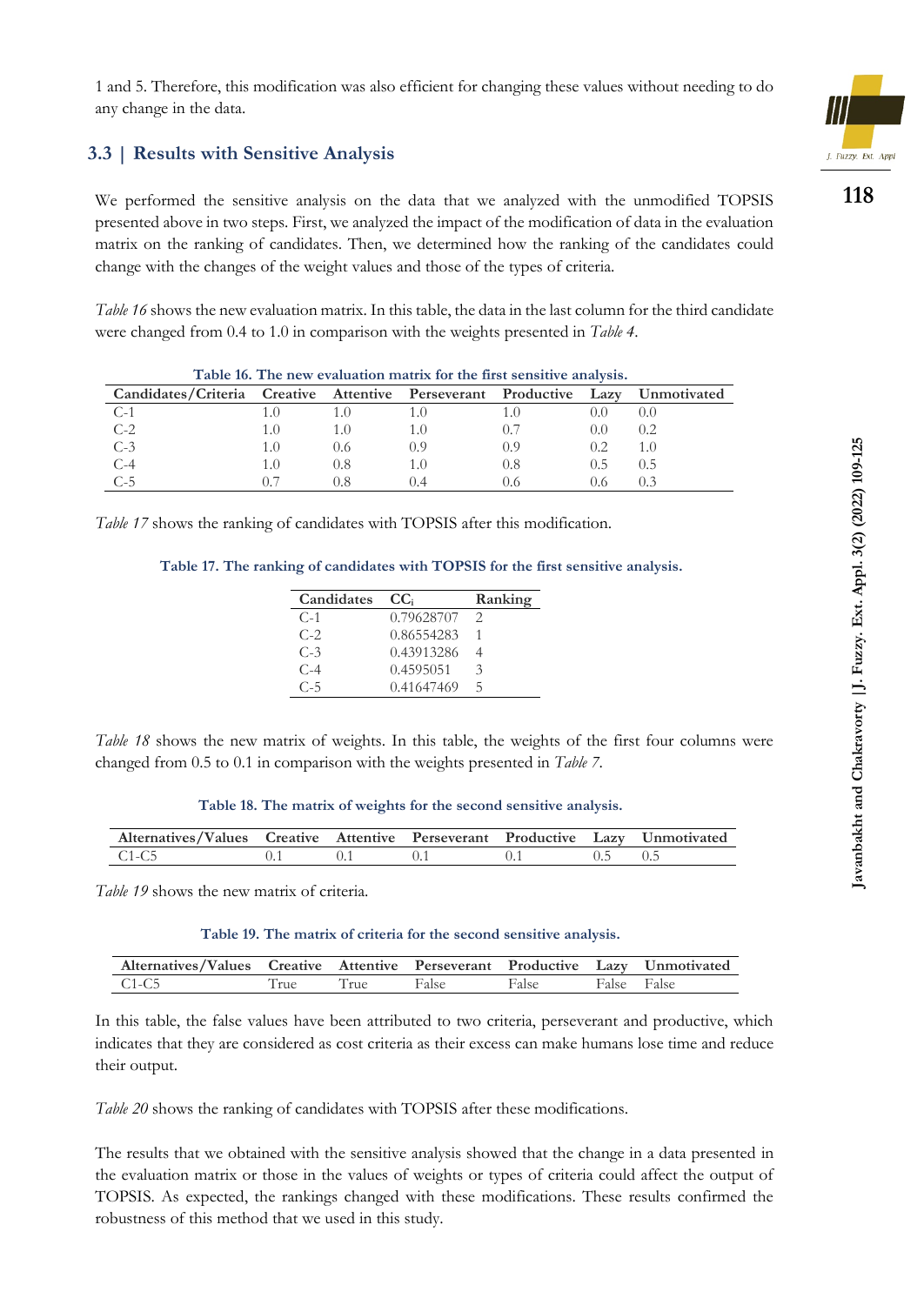

| Candidates | CC <sub>i</sub> | Ranking |
|------------|-----------------|---------|
| $C-1$      | 0.93118765      |         |
| $C-2$      | 0.75311467      | 2       |
| $C-3$      | 0.46100335      | 3       |
| $C-4$      | 0.12411629      | ╮       |
| $C-5$      | 0.24986587      |         |

*Figs. 1* and *2* show the flowcharts of the unmodified and modified TOPSIS that we used in this study.







**Fig. 2. Flowchart of the modified TOPSIS.**

The comparison of *Figs. 1* and *2* show the difference between the unmodified and modified TOPSIS algorithms that appears in the first step of the preparation of the evaluation matrix including the entry data, which are the degrees of membership of the criteria for the alternatives, and before the second steps for their normalization by the preparation of the normalized matrix. In fact, the additional code lines that we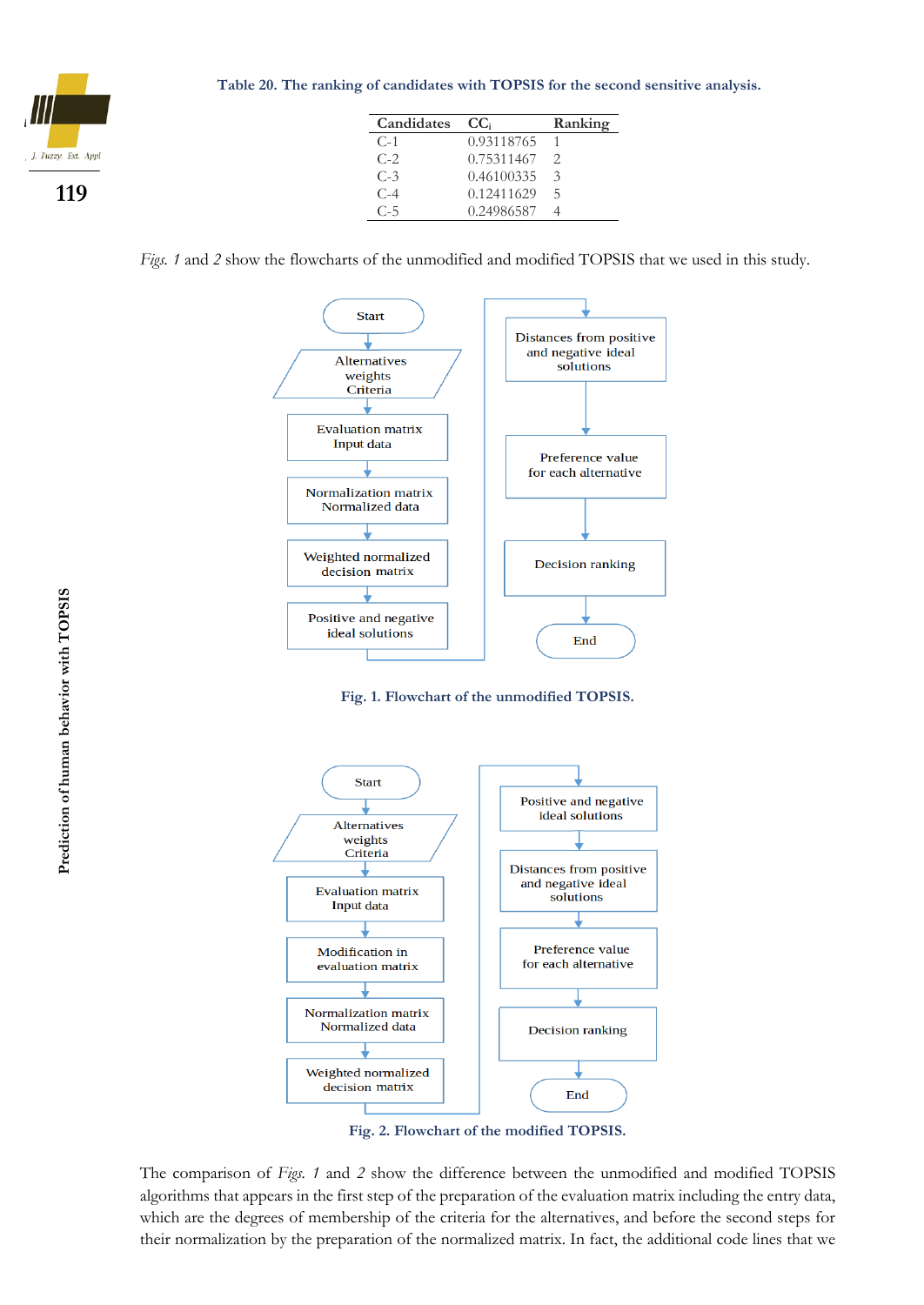presented in the preliminaries for the modified TOPSIS are applied in the first step of TOPSIS as shown in *Fig. 2*.

*Table 21* presents the comparative information about TOPSIS and other decision-making methods.

| Method       |                          | Characteristics                                |                       |
|--------------|--------------------------|------------------------------------------------|-----------------------|
|              | <b>Calculation Level</b> | <b>Features</b>                                | <b>Output Results</b> |
| <b>VIKOR</b> | Medium                   | Considers the importance of the optimal        | The closer the        |
|              |                          | distance to the best and worst case in         | coefficients to zero, |
|              |                          | calculating the distances of the options.      | the more important    |
| TOPSIS       | Medium                   | Considers the shortwst distance from the ideal | The closer the        |
|              |                          | answer and the farthest distance from the      | coefficients to one,  |
|              |                          | counter-ideal answer for the selected option.  | the more important    |
| Electre      | Complex                  | Non-rank method parallel comparison of         | The more wins and     |
|              |                          | criterisons and elimination of defeated        | losses, the more      |
|              |                          | criterions.                                    | priority              |
| SAW          | Easy                     | Scoring method                                 | The closer the        |
|              |                          | Ranking after weighting the used variables.    | coefficients to one,  |
|              |                          |                                                | the more important    |

**Table 21. Comparison of TOPSIS with other decision-making methods.**

The comparison of TOPSIS with other decision-making methods in *Table 21* shows that the computational level of this first method is medium. Moreover, it is a ranking method in which the ranking of alternatives is based on the calculation of the distances from positive and negative optimal solutions and not the weights.

The prediction of human behavior with TOPSIS that we used in this study has important merits and limitations. One of the merits of this method is that it is able to determine the best alternative according to the ranking. In fact, it determines the distances of each candidate from its best and worst ideal solutions to obtain the best alternative. This is the specificity of this method as no other decision making method determines the best alternative according to the calculations of these distances. Another advantage of TOPSIS is that it is sensitive to the changes of the entry data, their weights or criteria types. This helps determine the effect of any of these changes on the output of the algorithm. However, the limitations of this method should also be considered. One of its limitations is that without the determination of the types of criteria it is not possible to perform the numerical analysis for the prediction of human behavior with this method. Therefore, first it is necessary to determine which characteristics are profit and cost criteria and then indicate them with the terms true and false in the matrix of criteria, respectively. Another limitation is that the addition or modification of alternatives can change their ranking in the output of TOPSIS. In the current work, we first determined the types of criteria as profit and cost criteria and then we performed the numerical analysis with this algorithm in order to overcome the first limitation of this technique. As the addition of further alternatives or their modification was not required, we did not encounter the second limitation of this method. The analysis results presented in this paper can have important perspectives in cognitive science [22]-[27]. Buying behavior [28]-[34], competitiveness [35]-[38], performance [39]-[44], user activity [45]-[46], satisfaction [47]-[50] and conflicting objectives such as quality, cost, and delivery time [51]-[57], are various commercial issues that can be analyzed with TOPSIS. The human characteristics that we analyzed in this paper can have an impact on these aspects of human behavior. Our results can also be used in other fields such as nanotechnology, microelectronics, pure sciences and engineering [58]-[62]. TOPSIS can be used for the prediction of the performance of materials [63]-[68] according to their characteristics. The tendency of humans to use these materials can be predicted with this approach. Our results can also be used in robotics for the development of robots that could distinguish and analyze the cognitive disorder of humans [69]-[71].

It has been shown that emotion and perception have important impacts in human behavior [72]-[78]. The statistical analysis of data with TOPSIS has been used in several studies [79]-[85]. We will investigate these aspects of human behavior with this method in our future work.

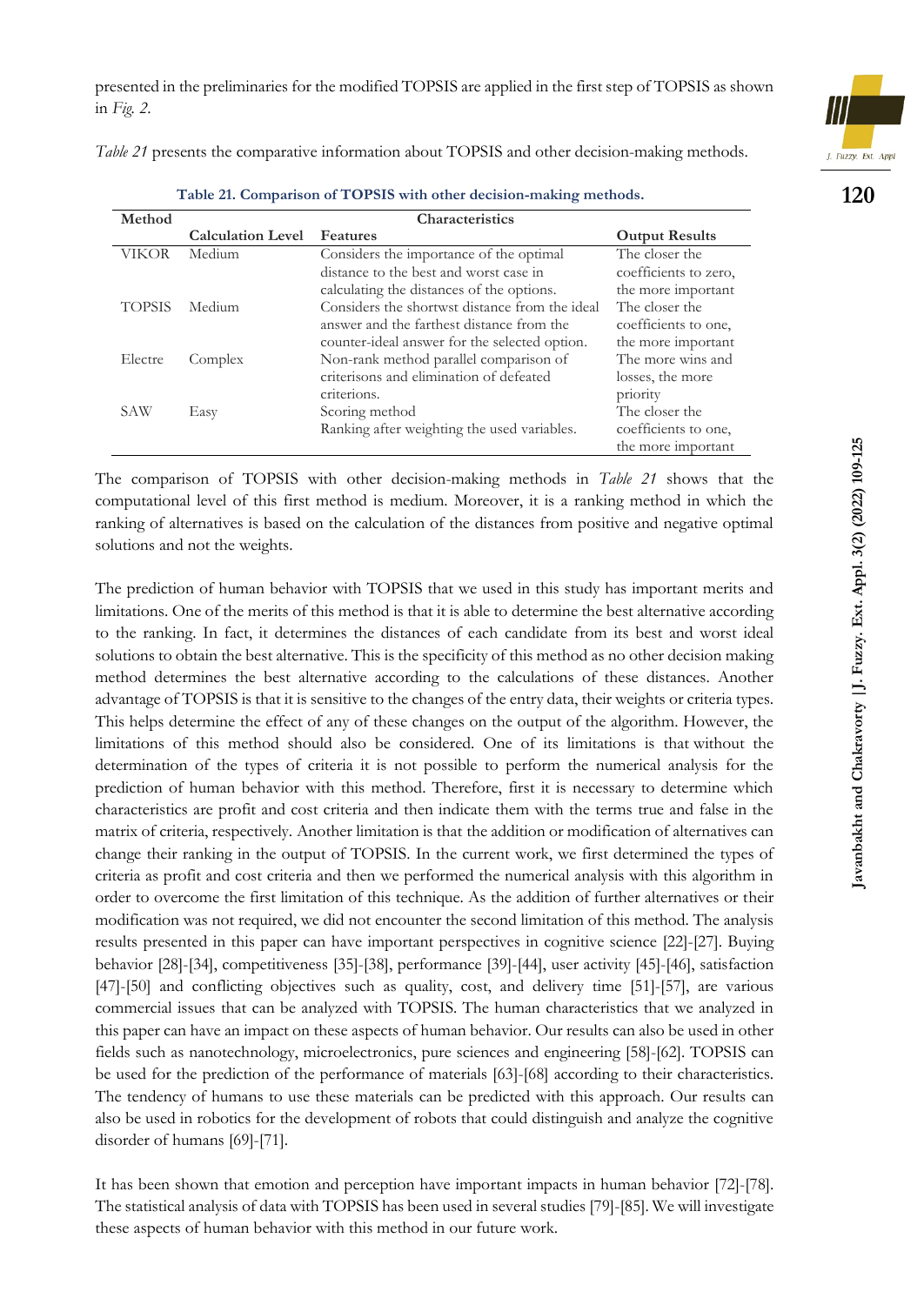## **4 | Conclusion**



**121**

This paper presented the analysis results of applying TOPSIS in the prediction of human behavior for data optimization. The change in the fuzzy membership degrees of the candidates' characteristics revealed the influence of the profit and cost criteria on the rankings. In light of the results obtained in this paper, it can be concluded that the modifications on TOPSIS can make an appropriate prediction of human behavior without needing the modification of data for different time spans. The changes in the human characteristics have been taken into account in order to determine which one of them has an influence on the rankings. Ranking comparisons using unmodified and modified TOPSIS methods were made in order to validate the proposed analysis. From the results, this study has shown the efficacy of this method in the prediction of human behavior. For our future work, we aim to determine the pattern of the human behavior change according to the analyzed time spans for the characterization of human cognition. For this purpose, we will investigate the factors that influence the human cognition such as emotion, reason, imagination, etc. and the prediction of their effects with TOPSIS. This future work will help us obtain supplementary results to those that we presented in this paper. Moreover, we will investigate the stability of the human behavior according to these cognitive factors. This second work will lead to a better understanding of the predictions of their stability will TOPSIS in relation with these last ones.

## **References**

- Ruby, A. J., Aisha, B. W., & Subash, C. P. (2016). Comparison of multi criteria decision making algorithms for ranking cloud renderfarm services. *Indian journal of science and technology*, *9*(31), 1-5. DOI: [10.17485/ijst/2016/v9i31/93467](file:///C:/Users/pourqasem/Download/10.17485/ijst/2016/v9i31/93467)
- Balioti, V., Tzimopoulos, C., & Evangelides, C. (2018). Multi-criteria decision making using TOPSIS  $\lceil 2 \rceil$ method under fuzzy environment. Application in spillway selection. *Multidisciplinary digital publishing institute proceedings*, *2*(11), 637[. https://doi.org/10.3390/proceedings2110637](https://doi.org/10.3390/proceedings2110637)
- Tlas, M., & Ghani, B. A. (2020). Interactive software for classification and ranking procedures based on multi-criteria decision-making algorithms. *Computational ecology and software*, 10(3), 64-104.
- Hwang, C. L., & Yoon, K. (1981). *Multiple attribute decision making: methods and applications*. Springer Berlin, Heidelberg.
- Vithalani, A. A., & Vithalani, C. H. (2017). Application of combined TOPSIS and AHP method for - 151 spectrum selection in cognitive radio by channel characteristic evaluation. *International journal of electronics and communication engineering*, *10*(2), 71-79.
- [6] Khandan, M., Vosoughi, S., Azrah, K., Poursadeghiyan, M., & Khammar, A. (2017). Decision making models and human factors: TOPSIS and Ergonomic Behaviors (TOPSIS-EB). *Management science letters*, *7*(2), 111-118.
- Milani, A. S., Shanian, A., & El-Lahham, C. (2008). A decision-based approach for measuring human behavioral resistance to organizational change in strategic planning. *Mathematical and computer modelling*, *48*(11-12), 1765-1774.
- Mostafa, M. (2019). *Modelling and analysing behaviours and emotions via complex user interactions*. Retrieved from [https://www.researchgate.net/publication/331246619\\_Modelling\\_and\\_Analysing\\_Behaviours](https://www.researchgate.net/publication/331246619_Modelling_and_Analysing_Behaviours%0b_and_Emotions_via_Complex_User_Interactions) [\\_and\\_Emotions\\_via\\_Complex\\_User\\_Interactions](https://www.researchgate.net/publication/331246619_Modelling_and_Analysing_Behaviours%0b_and_Emotions_via_Complex_User_Interactions)
- Trucolo, C. C., & Digiampietri, L. A. (2017). Improving trend analysis using social network features. *Journal of the Brazilian computer society*, *23*(1), 1-10.
- [10] Mao, N., Song, M., & Deng, S. (2016). Application of TOPSIS method in evaluating the effects of supply vane angle of a task/ambient air conditioning system on energy utilization and thermal comfort. *Applied energy*, *180*, 536-545.
- [11] Bulgurcu, B. K. (2012). Application of TOPSIS technique for financial performance evaluation of technology firms in Istanbul stock exchange market. *Procedia-social and behavioral sciences*, *62*, 1033-1040.
- Dousset, B., & Gourmelon, F. (2003). Satellite multi-sensor data analysis of urban surface temperatures and landcover. *ISPRS journal of photogrammetry and remote sensing*, *58*(1-2), 43-54.
- Robert, S. & Beaudin, J. P. (Eds.). (2020). *Being and thinking*. BouquinBec Montreal. (In Ferench).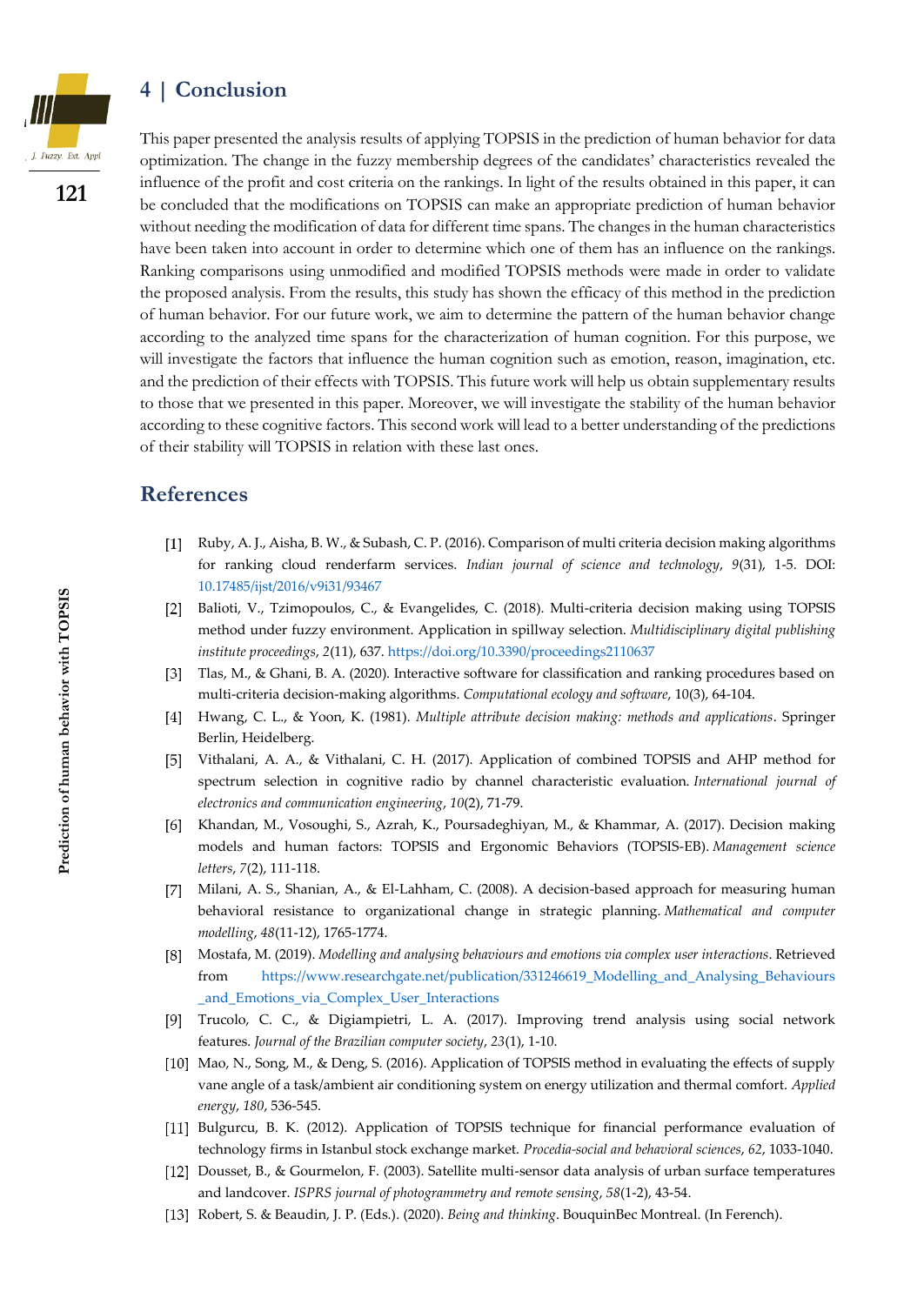

- Javanbakht, T. (2016). *Fuzzy logic and tree structure as category modeling tools as prototypes* (Ph.D Thesis, Université du Québec À Montréal). (**In Ferench**). Retrieved from [https://philpapers.org/rec/JAVLFE-](https://philpapers.org/rec/JAVLFE-2)[2](https://philpapers.org/rec/JAVLFE-2)
- Lohmann, J., Herbort, O., Wagener, A., & Kiesel, A. (2008, June). Anticipation of time spans: New data from the foreperiod paradigm and the adaptation of a computational model. In *Workshop on anticipatory behavior in adaptive learning systems* (pp. 170-187). Springer, Berlin, Heidelberg.
- Carstensen, L. L. (2006). The influence of a sense of time on human development. *Science*, *312*(5782), 1913-1915.
- [17] Khandan, M., Vosoughi, S., Azrah, K., Poursadeghiyan, M., & Khammar, A. (2017). Decision making models and human factors: TOPSIS and Ergonomic Behaviors (TOPSIS-EB). *Management science letters*, *7*(2), 111-118.
- [18] Alharbi, M. G., & Khalifa, H. A. E. W. (2021). Enhanced fuzzy delphi method in forecasting and decision-making. *Advances in fuzzy systems*, *2021*(2). DOI: [10.1155/2021/2459573](http://dx.doi.org/10.1155/2021/2459573)
- [19] Khalifa, H. A., & Al-Shabi, M. (2018). An interactive approach for solving fuzzy multi-objective assignment problems. *Journal of advances in mathematics and computer science*, *28*(6), 1-12.
- Indahingwati, A., Barid, M., Wajdi, N., Susilo, D. E., Kurniasih, N., & Rahim, R. (2018). Comparison analysis of TOPSIS and fuzzy logic methods on fertilizer selection. *International journal of engineering and technology*, *7*(2.3), 109-114.
- [21] Jumarni, R. F., & Zamri, N. (2018). An integration of fuzzy TOPSIS and fuzzy logic for multi-criteria decision making problems. *International journal of engineering and technology*, *7*(2), 102-106.
- [22] Zulqarnain, R. M., Abdal, S., Maalik, A., Ali, B., Zafar, Z., Ahamad, M. I., ... & Dayan, F. (2020). Application of TOPSIS method in decision making via soft set. *Biomedical journal of science and technology research*, *24*(3), 18208-18215.
- Dammak, F., Baccour, L., & Alimi, A. M. (2016). Crisp multi-criteria decision making methods: state of the art. *International journal of computer science and information security*, *14*(8), 252-264.
- Borjalilu, N., Rabiei, P., & Enjoo, A. (2018). A fuzzy TOPSIS Based model for safety risk assessment of operational flight data. *International journal of aerospace and mechanical engineering*, *12*(12), 1073-1080.
- [25] Hajek, P., & Froelich, W. (2019). Integrating TOPSIS with interval-valued intuitionistic fuzzy cognitive maps for effective group decision making. *Information sciences*, *485*, 394-412.
- [26] Afsordegan, A., Sánchez, M., Agell, N., Zahedi, S., & Cremades, L. V. (2016). Decision making under uncertainty using a qualitative TOPSIS method for selecting sustainable energy alternatives. *International journal of environmental science and technology*, *13*(6), 1419-1432.
- [27] Khan, S. A., Alenezi, M., Agrawal, A., Kumar, R., & Khan, R. A. (2020). Evaluating performance of software durability through an integrated fuzzy-based symmetrical method of ANP and TOPSIS. *Symmetry*, *12*(4), 493. <https://doi.org/10.3390/sym12040493>
- [28] Catillo, J., Martin, J. C., & Román, C. (2020). A hybrid-fuzzy TOPSIS method to analyze the consumption and buying behavior of fishery and aquaculture products (FAPs) in the EU28. *British food journal*[. https://orbi.uliege.be/bitstream/2268/251135/1/Cantillo%20et%20al%20%282020a%29.pdf](https://orbi.uliege.be/bitstream/2268/251135/1/Cantillo%20et%20al%20%282020a%29.pdf)
- Valaskova, K., Kramarova, K., & Bartosova, V. (2015). Multi criteria models used in Slovak consumer market for business decision making. *Procedia economics and finance*, *26*, 174-182.
- [30] Arasteh, M. A., Shamshirband, S., & Yee, P. L. (2018). Using multi-attribute decision-making approaches in the selection of a hospital management system. *Technology and health care*, *26*(2), 279- 295.
- [31] Mohammadian, M., Ghorbani, S., & Maleki, A. (2018). The study on consumer buying behavior satisfaction level for Persian carpet. *Journal of organizational behavior research*, *3*, 1-11.
- [32] Fan, C. K., Lee, Y. H., Lee, L. T., & Lu, W. Q. (2011). Using TOPSIS & CA evaluating intentions of consumers' cross-buying bancassurance. *Journal of service science and management*, *4*(04), 469-475.
- [33] Anshu, K., & Gaur, L. (2019). E-Satisfaction estimation: a comparative analysis using AHP and intuitionistic fuzzy TOPSIS. *Journal of cases on information technology (JCIT)*, *21*(2), 65-87.
- [34] Chang, H. J., Chien, C. M., & Hsiao, C. Y. (2011). Equality investment strategy evaluation during the financial crisis: Using TOPSIS approach. *African journal of business management*, *5*(28), 11539-11545.
- Yang, A., Do, B., Wang, G. L., Chang, L. Y., & Hung, F. C. (2011). Assessing competitiveness of foreign and local supermarket chains in Vietnamese market by using fuzzy TOPSIS method. *E3 journal of business management and economics*, *2*(5), 209-216.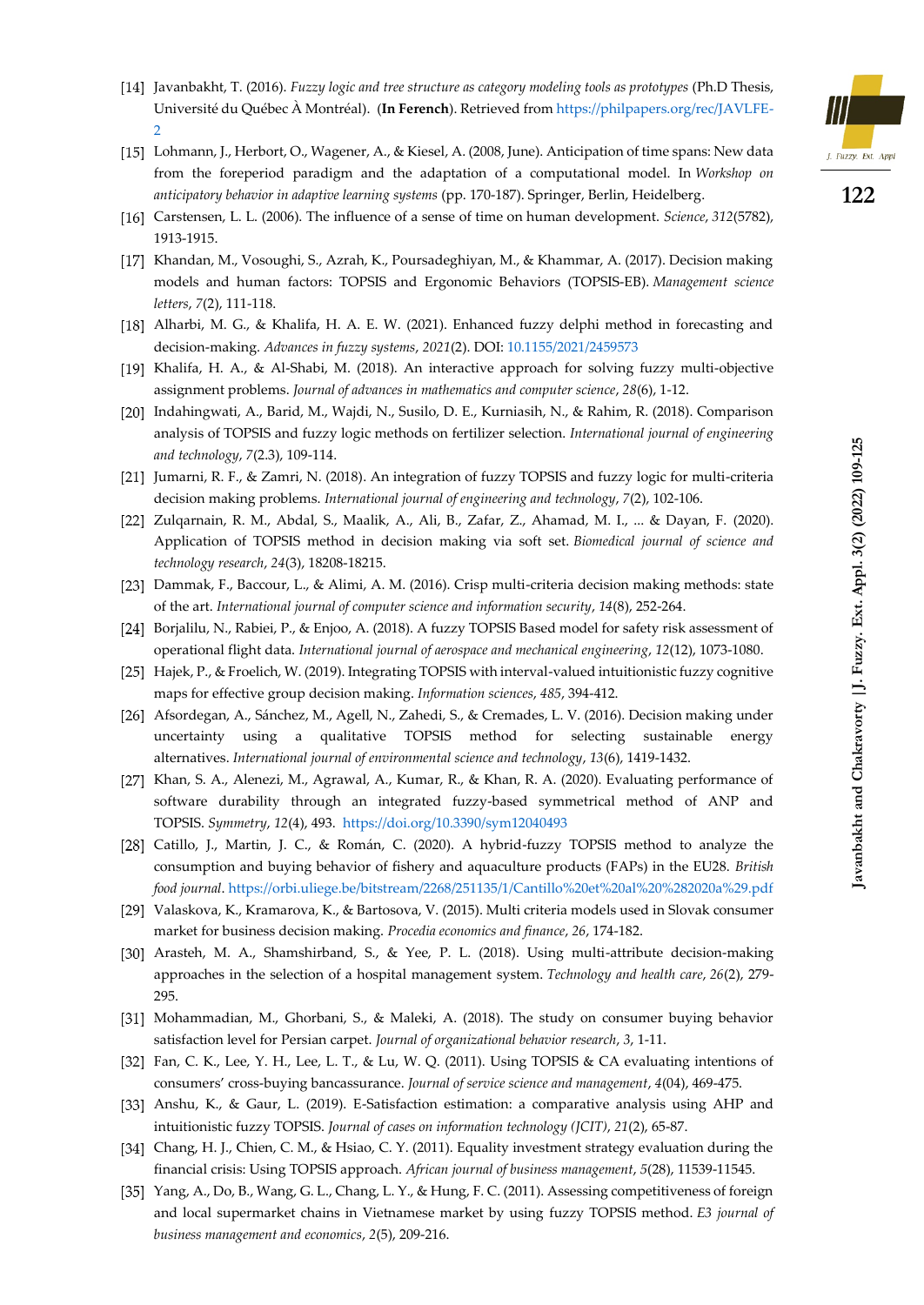

- [36] Zhang, H., Gu, C. L., Gu, L. W., & Zhang, Y. (2011). The evaluation of tourism destination competitiveness by TOPSIS & information entropy–a case in the Yangtze River Delta of China. *Tourism management*, *32*(2), 443-451.
- Yildirim, B. F., & Yildirim, S. K. (2019). The evaluation of competitiveness performance for developing eight countries by grey TOPSIS. *Kırklareli üniversitesi sosyal bilimler dergisi*, *3*(2), 70-79.
- [38] Qian, M., Wang, Y., Xu, W., & Deng, H. (2019). An improved TOPSIS approach for the competitiveness analysis of provincial information resource industries in China. *Expert systems*, *36*(4), e12407. <https://doi.org/10.1111/exsy.12407>
- [39] Han, H., & Trimi, S. (2018). A fuzzy TOPSIS method for performance evaluation of reverse logistics in social commerce platforms. *Expert systems with applications*, *103*, 133-145.
- [40] Bulgurcu, B. K. (2012). Application of TOPSIS technique for financial performance evaluation of technology firms in Istanbul stock exchange market. *Procedia-social and behavioral sciences*, *62*, 1033-1040.
- [41] Roy, S., & Das, A. (2018). Application of TOPSIS method for financial performance evaluation: a study of selected scheduled banks in Bangladesh. *Journal of commerce and accounting research*, *7*(1), 24-29.
- [42] Banu, A. R., & Santhiyavalli, G. A. (2019). TOPSIS approach to evaluate the financial performance of scheduled commercial banks in India. *International journal of economics and research*, *21*(1), 24-33.
- [43] Li, C., & Ye, C. (2014, January). Comprehensive evaluation of the operating performance for commercial banks in China based on improved TOPSIS. *Proceedings of the international conference on global economy, commerce and service Science (GECSS'14)* (pp. 17-21). Atlantis Press.
- Bozdoğan, T., Odabas, A., & Shegıwal, A. H. (2021). Analysis of financial performance of foreign banks having branches in Turkey by TOPSIS and ELECTRE methods. *Alanya academic review journal, 5*(2), 1049- 1067.
- [45] Badidi, E., Atif, Y., Sheng, Q. Z., & Maheswaran, M. (2019). On personalized cloud service provisioning for mobile users using adaptive and context-aware service composition. *Computing*, *101*(4), 291-318.
- [46] Alharbi, A., Dong, H., Yi, X., Tari, Z., & Khalil, I. (2021). Social media identity deception detection: a survey. *ACM computing surveys (CSUR)*, *54*(3), 1-35.
- [47] Zhang, X., & Li, D. (2019). Research on E-commerce logistic satisfaction based on TOPSIS method. *International journal of frontiers in sociology*, *1*(1). DOI: [10.25236/IJFS.2019.010102](http://dx.doi.org/10.25236/IJFS.2019.010102)
- Fasanghari, M., Gholamy, N., Chaharsooghi, S. K., Qadami, S., & Delgosha, M. S. (2008, August). The fuzzy evaluation of E-Commerce customer satisfaction utilizing fuzzy TOPSIS. *2008 international symposium on electronic commerce and security* (pp. 870-874). IEEE.
- [49] Sun, C. C., & Lin, G. T. (2009). Using fuzzy TOPSIS method for evaluating the competitive advantages of shopping websites. *Expert systems with applications*, *36*(9), 11764-11771.
- [50] Xue, D., Zhao, Q., & Guo, X. (2008, October). TOPSIS method for evaluation customer service satisfaction to fast food industry. *2008 IEEE international conference on service operations and logistics, and informatics* (Vol. 1, pp. 920-925). IEEE.
- Rajiv, B., & Salunkhe, M. (2018). Courier partner selection for e-commerce business using TOPSIS method. *IOSR journal of mechanical and civil engineering*, 33-38. https://www.researchgate.net/profile/Rajiv-Bh/publication/305482851\_Courier\_partner\_selection [for\\_E-commerce\\_business\\_Using\\_TOPSIS\\_Method/links/5c111bf64585157ac1bce0be/](https://www.researchgate.net/profile/Rajiv-Bh/publication/305482851_Courier_partner_selection_%0bfor_E-commerce_business_Using_TOPSIS_Method/links/5c111bf64585157ac1bce0be/%0bCourier-partner-selection-for-E-commerce-business-Using-TOPSIS-Method.pdf) [Courier-partner-selection-for-E-commerce-business-Using-TOPSIS-Method.pdf](https://www.researchgate.net/profile/Rajiv-Bh/publication/305482851_Courier_partner_selection_%0bfor_E-commerce_business_Using_TOPSIS_Method/links/5c111bf64585157ac1bce0be/%0bCourier-partner-selection-for-E-commerce-business-Using-TOPSIS-Method.pdf)
- [52] Anisseh, M., & Yusuf, R. M. (2011). Developing a fuzzy TOPSIS model in multiple attribute group decision making. *Scientific research and essays*, *6*(5), 1046-1052.
- Baky, I. A., & Abo-Sinna, M. A. (2013). TOPSIS for bi-level MODM problems. *Applied mathematical modelling*, *37*(3), 1004-1015.
- [54] Salehi, S., Amiri, M., Ghahramani, P., & Abedini, M. (2018, September). A novel integrated AHP-TOPSIS model to deal with big data in group decision making. *Proceedings of the international conference on industrial engineering and operations management* (pp. 1043-1053). Washington DC, USA. [https://www.academia.edu/download/58880000/267\\_AHP-Topsis\\_GDM.pdf](https://www.academia.edu/download/58880000/267_AHP-Topsis_GDM.pdf)
- Vinay, S., Aithal, S., & Sudhakara, G. (2012). Integrating TOPSIS and AHP into GORE decision support system. *International journal of computer applications*, *56*(17), 46-53.
- [56] Reynoso-Meza, G., Alves Ribeiro, V. H., & Carreño-Alvarado, E. P. (2017). A comparison of preference handling techniques in multi-objective optimisation for water distribution systems. *Water*, *9*(12), 996. <https://doi.org/10.3390/w9120996>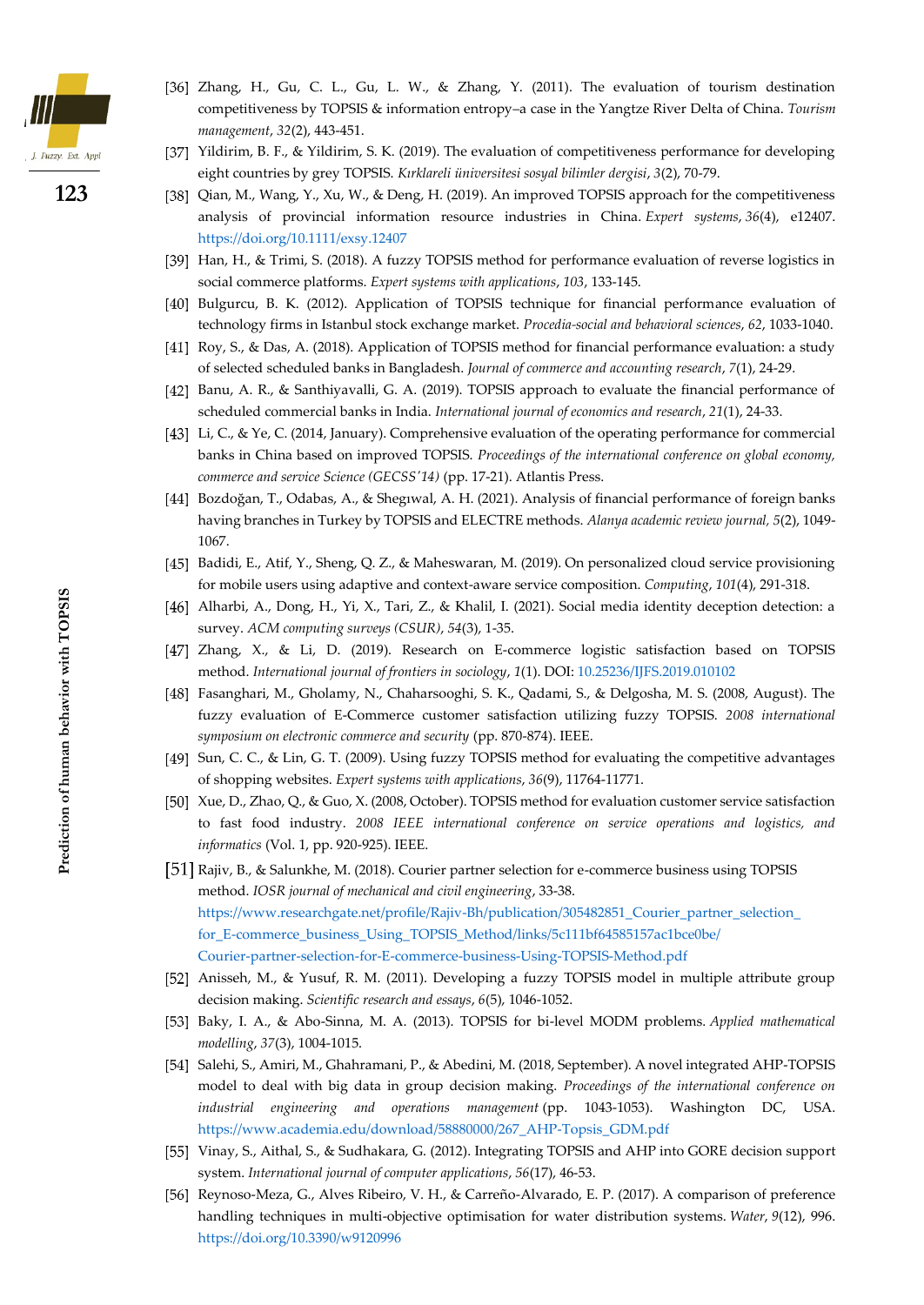

- [58] Javanbakht, T., Laurent, S., Stanicki, D., & David, E. (2020). Related physicochemical, rheological, and dielectric properties of nanocomposites of superparamagnetic iron oxide nanoparticles with polyethyleneglycol. *Journal of applied polymer science*, *137*(3), 48280.<https://doi.org/10.1002/app.48280>
- Ghane-Motlagh, B., Javanbakht, T., Shoghi, F., Wilkinson, K. J., Martel, R., & Sawan, M. (2016). Physicochemical properties of peptide-coated microelectrode arrays and their in vitro effects on neuroblast cells. *Materials science and engineering: c*, *68*, 642-650.
- Javanbakht, T., Bérard, A., & Tavares, J. R. (2016). Polyethylene glycol and poly (vinyl alcohol) hydrogels treated with photo-initiated chemical vapor deposition. *Canadian journal of chemistry*, *94*(9), 744-750.
- Javanbakht, T., Raphael, W., & Tavares, J. R. (2016). Physicochemical properties of cellulose nanocrystals treated by photo‐initiated chemical vapour deposition (PICVD). *The Canadian journal of chemical engineering*, *94*(6), 1135-1139.
- Javanbakht, T., Laurent, S., Stanicki, D., Raphael, W., & Tavares, J. R. (2015). Charge effect of superparamagnetic iron oxide nanoparticles on their surface functionalization by photo-initiated chemical vapour deposition. *Journal of nanoparticle research*, *17*(12), 1-11.
- [63] Djavanbakht, T., Carrier, V., Andre, J. M., Barchewitz, R., & Troussel, P. (2000). Effects of thermal heating on the performance of Mo/Si, Mo/C and Ni/C multilayer mirrors for soft X-radiation. *The journal of physics IV*, *10*, 281-287. (In Ferench). <https://jp4.journaldephysique.org/articles/jp4/abs/2000/10/jp4200010PR1031/jp4200010PR1031.html>
- Javanbakht, T., Hadian, H., & Wilkinson, K. J. (2020). Comparative study of physicochemical properties and antibiofilm activity of graphene oxide nanoribbons. *Journal of engineering sciences*, *7*(1), C1-C8.
- Javanbakht, T., Ghane-Motlagh, B., & Sawan, M. (2020). Comparative study of antibiofilm activity and physicochemical properties of microelectrode arrays. *Microelectronic engineering*, *229*, 111305. <https://doi.org/10.1016/j.mee.2020.111305>
- Javanbakht, T., & David, E. (2020). Rheological and physical properties of a nanocomposite of graphene oxide nanoribbons with polyvinyl alcohol. *Journal of thermoplastic composite materials*, 0892705720912767.
- Javanbakht, T., & Sokolowski, W. (2015). Thiol-ene/acrylate systems for biomedical shape-memory polymers. In *shape memory polymers for biomedical applications* (pp. 157-166). Woodhead Publishing. <https://doi.org/10.1016/B978-0-85709-698-2.00008-8>
- Javanbakht, T., Laurent, S., Stanicki, D., & Frenette, M. (2020). Correlation between physicochemical properties of superparamagnetic iron oxide nanoparticles and their reactivity with hydrogen peroxide. *Canadian journal of chemistry*, *98*(10), 601-608.
- Maldonado-Bascón, S., Acevedo-Rodríguez, F. J., Montoya-Andúgar, F., & Gil-Jiménez, P. (2018, February). Low cost robot for indoor cognitive disorder people orientation. *2018 IEEE international conference on industrial technology (ICIT)* (pp. 1769-1774). IEEE.
- [70] Stogl, D., Armbruster, O., Mende, M., Hein, B., Wang, X., & Meyer, P. (2019). Robot-based training for people with mild cognitive impairment. *IEEE robotics and automation letters*, *4*(2), 1916-1923.
- [71] Andriella, A., Alenyà, G., Hernández-Farigola, J., & Torras, C. (2018). Deciding the different robot roles for patient cognitive training. *International journal of human-computer studies*, *117*, 20-29.
- Dolan, R. J. (2002). Emotion, cognition, and behavior. *Science*, *298*(5596), 1191-1194.
- [73] Hayes, S. C., & Wilson, K. G. (1995). The role of cognition in complex human behavior: a contextualistic perspective. *Journal of behavior therapy and experimental psychiatry*, *26*(3), 241-248.
- Reis, H. T., & Collins, W. A. (2004). Relationships, human behavior, and psychological science. *Current directions in psychological science*, *13*(6), 233-237.
- [75] Griffiths, T. L., Abbott, J. T., & Hsu, A. S. (2016). Exploring human cognition using large image databases. *Topics in cognitive science*, *8*(3), 569-588.
- [76] Al-Shawaf, L., Conroy-Beam, D., Asao, K., & Buss, D. M. (2016). Human emotions: an evolutionary psychological perspective. *Emotion review*, *8*(2), 173-186 .